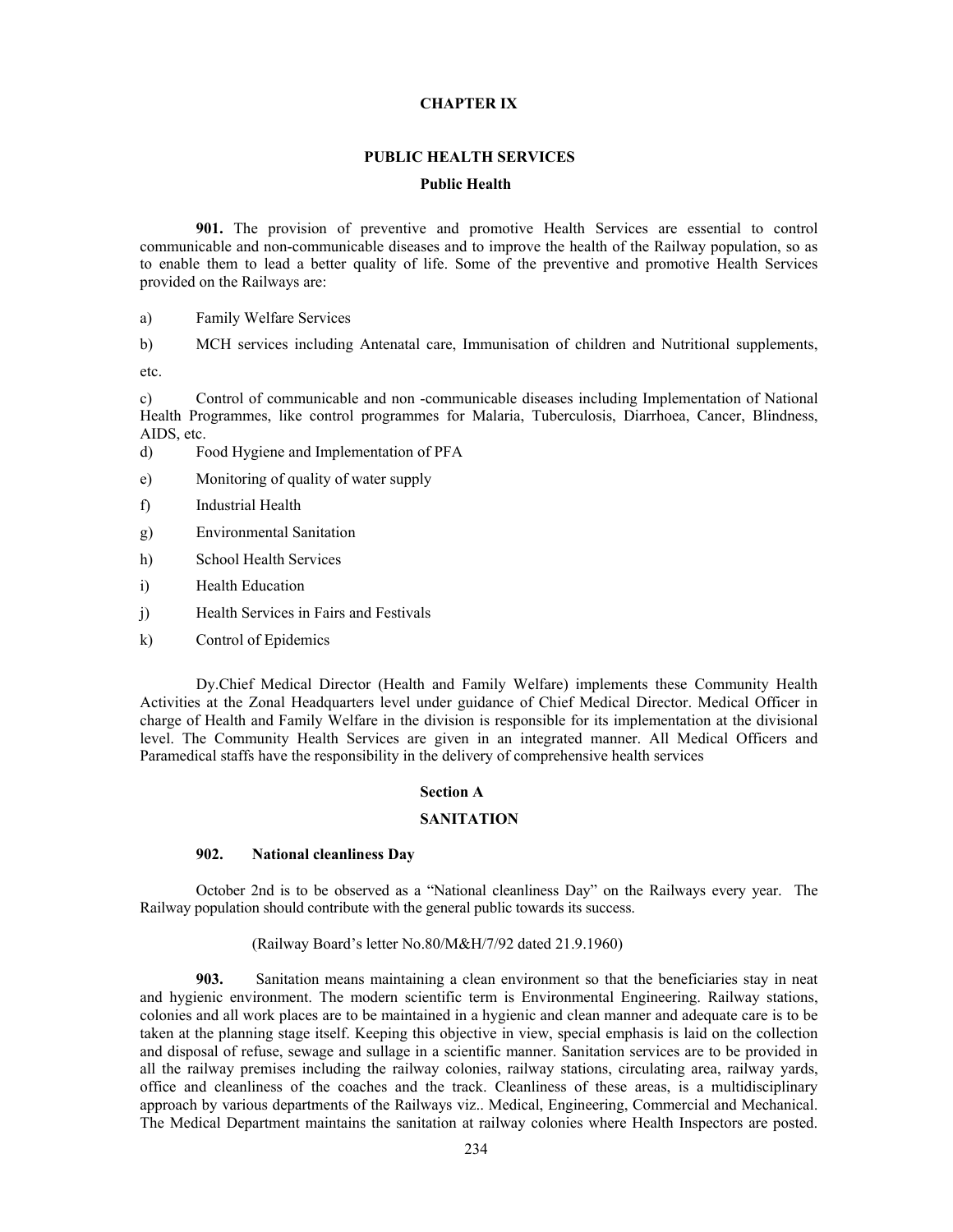The Commercial Department maintains other colonies, stations and also the Goods Office, Parcels office, etc.. The Mechanical Department looks after the sanitation and cleanliness of the coaches. The Civil Engineering Department does so for the yards, track and underground sewerage areas. A Janitor who has staff working under his control looks after the sanitation in big offices. Sanitation of the bulk of the 8000 Railway Stations on Indian Railway are under Commercial Department.

### **904. Supply of accessories to sanitary staff doing scavenging work**

1) The sanitary staff doing scavenging work should be provided with brooms which should have long handles, with a small khurpee (flat scrubber)fixed at the other end for scrubbing purposes.

2) The buckets to be used by them should have collapsible lids with hinges. Where possible, wheelbarrow should be used.

 (Railway Boards letter No.60/M&H/7/89 dated 18th September, 1960 and No.61/M&H/7/140 dated 12.10.1962)

### **905. Supply of accessories to sanitary staff coming in contact with night soil**

1) The sanitary staff working in septic tanks, disposal of night soil, etc. in view of the special nature of the duties performed by them should be provided with the following accessories at the scale noted against each:

- (a) Gum boots one pair every 3 years
- (b) Post-mortem rubber gloves one pair every year
- (c) Water-proof apron one pair every year
- 2) Further, they should be provided with long spades and rakes etc.

3) The night soil should be collected in proper containers with collapsible lids with hinges and carried in wheelbarrows to ditches, trenches or disposable grounds. Night soil will not be carried as head load under any circumstances.

4) There should be adequate washing facilities for the staff, preferably near the depot.

Note: Detailed specification for the accessories referred to in sub-para (3) above have been given in Railway Board's letter No.61/M&H/7/140 dated 28th January, 1963.

 (Railway Board's letter No.59/W2/SN/3 dated 10.12.1959, No.61/M&H/7/140/Pt.1 dated 5th March 1962 and No.60/M&H/7/140 dated 28th January 1963)

**906.** (1) All new buildings constructed should have sanitised latrines, with water borne disposal of faeces.

 (2) At places where roads are good and have huge drains, the sanitation should be done by using mechanical aids. For these refuse collectors, mini refuse collectors, skip hoists, mechanical road sweepers, sewage line cleaning machines, excavated loaders, front end loaders, mini water jet cleaning machines suitable for platforms, are freely available with indigenous technology in the country. These gadgets will help easy cleaning and are cost effective. As an experimental measure they should be tried out at one large station in each division. Some of these gadgets shall be of immense help in sanitation arrangements at major fairs and festivals.

(3) Sanitation of latrines will be given top priority in allocation of funds for improvements in staff quarters.

**907. Contract labour :** Section 10(1) of the Contract labour (regulation and abolition) Act 1970 prohibits employment of contract labour, for sweeping, cleaning, dusting and watching of buildings owned or occupied by establishments of the Central Government. This act does not apply to the outside cleaning and other maintenance operations of multi-storeyed buildings where such cleaning or maintenance operations can not be carried out except with specialised experience.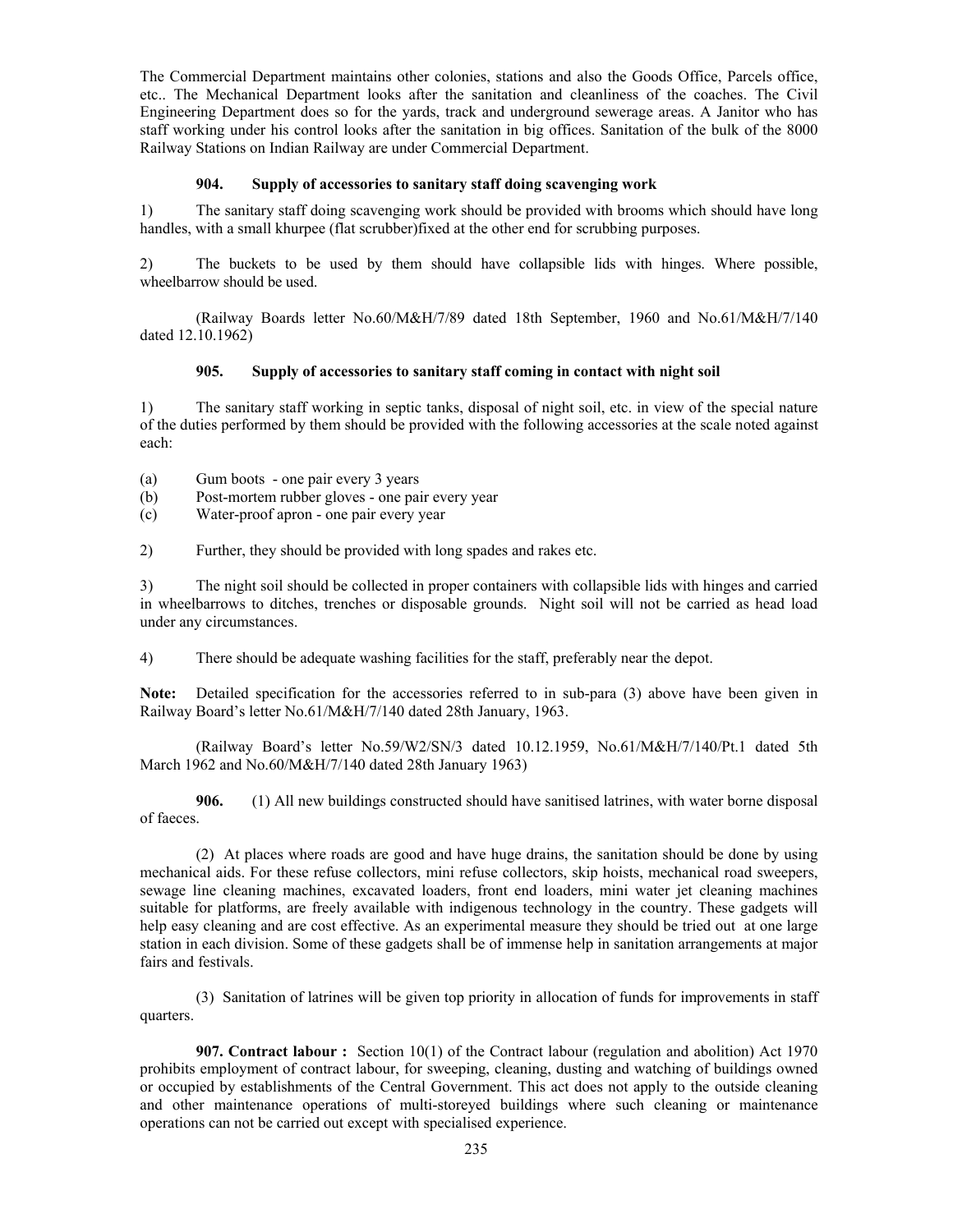### **908. Station Sanitation**

a) At wayside stations where no Health Inspector is posted, supervision over sanitation work should be with the Station Master.

b) At stations where there are whole time Health Inspectors, sanitation would be supervised by the traffic representative in-charge. For technical guidance and organisational control, Health Inspectors would continue to be under Medical Department.

### (Railway Board's letter No.84/H/27/41 dated 5.6.85)

**909. Precautions while cleaning sewer lines/septic tanks:** Safaiwalas while cleaning sewer lines/septic tanks should take necessary precautions to avoid accidents from toxic gases in the sewerage system. Health Inspectors should supervise such operation personally and see that the precautions as detailed below are undertaken:

*i) Before leaving office* 

Before leaving office following must be ensured:

- a) History of the site should be collected from old workers and available records.
- b) All the safety equipment including First Aid Box are taken.
- *ii) On arrival at site:*
- a) Proper fencing and signals must be provided whenever a manhole is opened.
- b) If fencing is not available and manhole is required to be opened, a person must be stationed near the open manhole and should be instructed not to leave the manhole in any circumstance as long as it is open.
- c) A supervisor who is quite conversant with the work of sewer cleaning and maintenance should be responsible for the cleaning operations. He should be present at the work site throughout the cleaning operations.
- d) No worker should be allowed to go into the manhole without the knowledge and presence of the supervisor.
- e) Worker should apply coconut oil to his body before entering the manhole to avoid biological infections.
- f) At least three manholes on each side of the entry manhole must be kept open at least two hours before any worker is allowed to enter into the manhole.
- g) Before entry, a moistened lead acetate paper should be lowered into the manhole and tested for presence of hydrogen sulfide. If a positive result is obtained the test should be repeated after every half an hour and no one should be allowed to enter till a negative result is obtained.
- h) A burning safety lamps should be lowered in the manhole and oxygen deficiency test should be carried out.
- i) If the test results are still doubtful a hand or power operated air blower should be used to blow up the sewer gas.
- j) Harness belt/rope should be tied to the chest of the worker going inside. 2 workers are required to be stationed on the ground to pull out the worker if required.
- *iii) Working inside sewers:*
- a) Adequate arrangement for light must be made inside the manhole.
- b) Neither implements nor removed silt from sewer line should be kept near the manhole.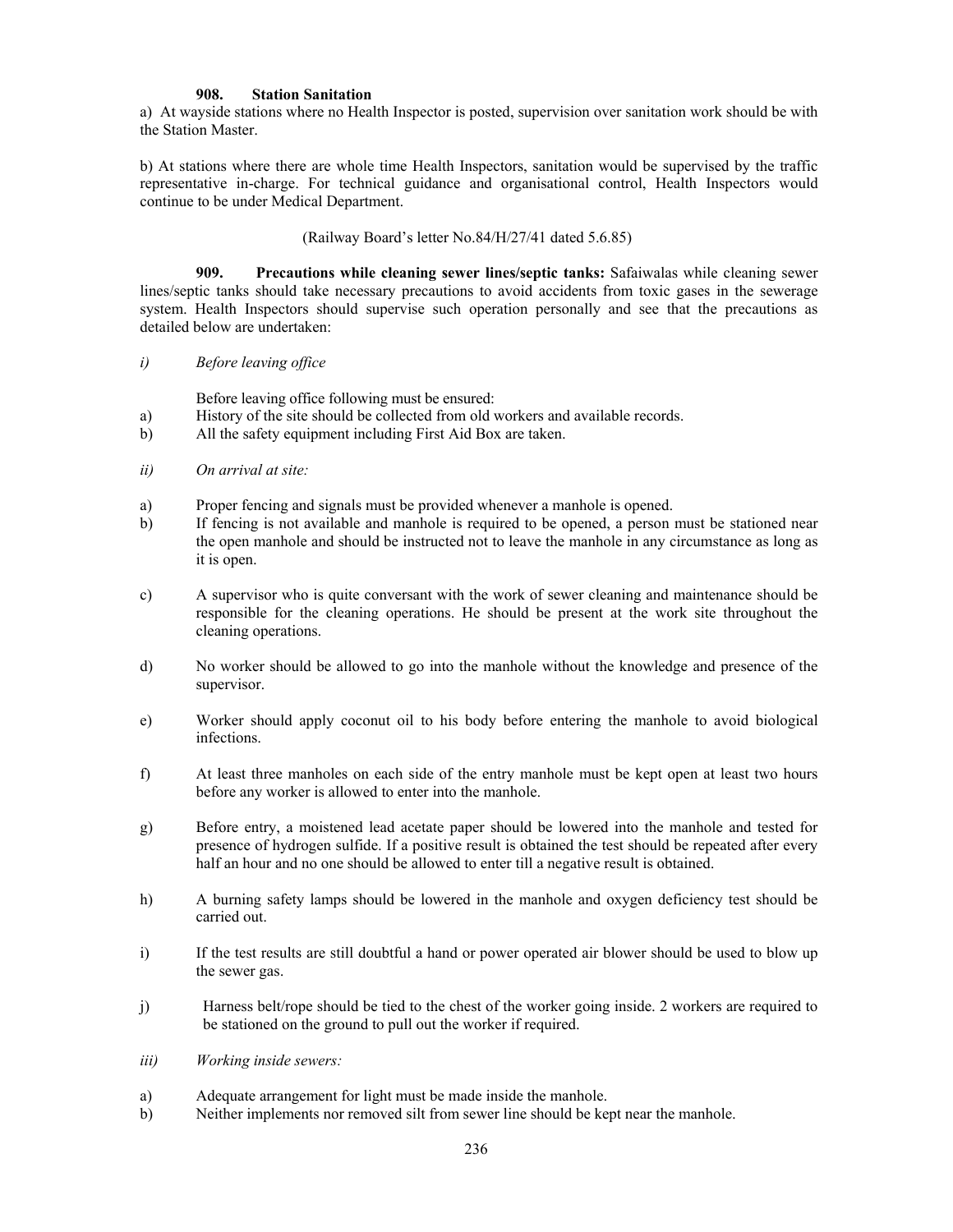c) If the worker inside manhole requires any instrument, same should be tied to a rope and hung inside the manhole.

d) If the worker in the sewer/manhole gets ill, he should be at once taken out and given necessary first aid including artificial respiration if needed.

e) The worker should not be allowed to remain in the sewer for more than half an hour at a time.

*iv) After completion of work before leaving site* 

a) After work is over, the workers entered into manholes should clean their bodies with sufficient water and soap.

b) When the work is over all manholes are to be checked and covers are put properly.

c) It should be ensured that no material, implement is lying in the manhole.

d) Take attendance of all workers before leaving site, to ensure that all the workers who went into the sewer line have come out.

(Railway Boards letter No.97/H(FW)/5/5 dated 9..6.97)

# **910. Hospital Waste Management**

 Each hospital should develop a proper system for collection, storage and disposal of hospital waste. The following steps are recommenced:

- a) The segregation of hospital waste at source in different categories, hazardous and non-hazardous and collection in readily identifiable colour coded containers.
- b) Infectious waste should be subjected to incineration.
- c) Needles, scalpel, blades and discarded glassware should be disinfected by autoclaving.
- d) Non hazardous waste to be disposed off in a manner similar to house hold waste.
- e) Specifications regarding temperature, emission levels, capacity size and height of incinerator, fuel efficiency etc. are to be borne in mind while selecting the incinerators.
- f) Keeping in view the issues of environmental pollution, inherent problems of production of ash and toxic emissions associated with the incineration process, alternative strategies of medical waste management can be thought of which involves :-
- (i) Reduction of waste (e.g. use of glass syringes instead of plastic syringes)
- (ii) Composting of organic faction of waste
- (iii) Usage of chemical processes which are eco-friendly and
- (iv) autoclaving and mechanical shredding, etc. may be explored.
- g) Adequate emphasis may be given on training, motivation and supervision of hospital staff on waste management.
- h) Protection of workers and their safety is essential to prevent infection and injury while handling waste. Adequate protective wears like gloves, aprons, masks and boots may be provided to waste handlers and they should be immunised against Hepatitis B virus.

(Railway Boards letter No.96/H/2-2/1 dated 23.4.97)

### **Section B**

# **PROVISION OF SAFE WATER SUPPLY**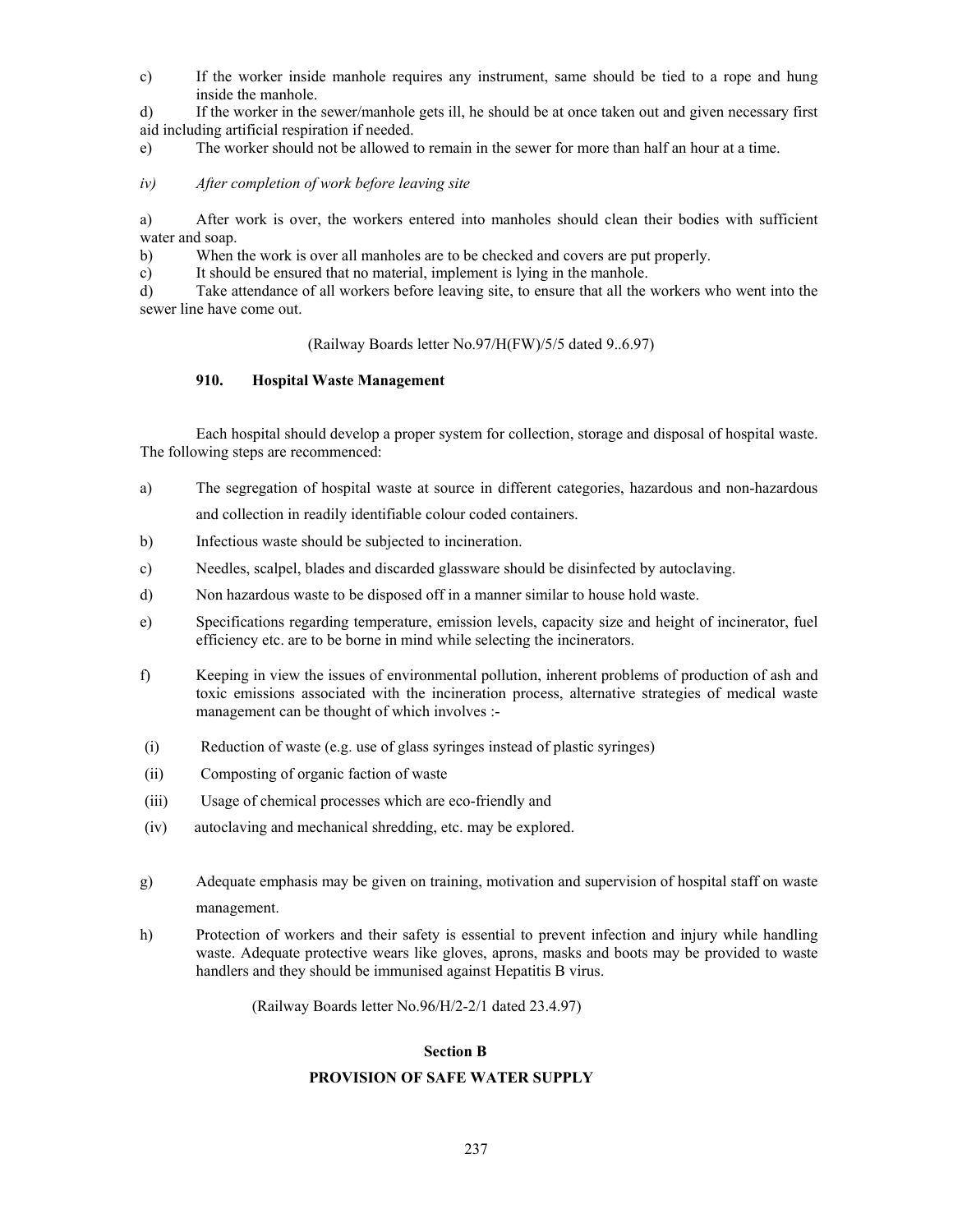**911. Responsibilities:** Provision of safe drinking water is the responsibility of Engineering department, while medical department is responsible for monitoring the quality of drinking water. The Engineering department is responsible for chlorination of water supply and maintenance of storage tanks in Railway colonies and stations. Mechanical Department maintains the overhead tanks of coaches.

(Railway Board's letter No.83/N(C)/165/5 dated 26.6.86)

 Supply of potable water in stations and colonies is absolutely essential. Any negligence on the part of field staff in carrying out regular checks and adequate chlorination of drinking water should by viewed seriously.

(Railway Board's letter No.88/H/9/1 dated 6.4.89)

## **912. Chlorination**

 Chlorination should be done generally using chlorine gas by chloronomes installed at filtration plants, operated and maintained by Engineering Department. Chlorocil equipment using brine solution can also be used for chlorination purposes where assured electricity is available as this equipment produces instant chlorine gas by electrolytic process. At other places chlorination has to be done by mixing good quality bleaching powder solution (containing at least 25% of chlorine) at a particular rate with raw water in the main pump at the pump house itself or at the high level storage tank by Section Engineer.,

 The residual free chlorine available one-hour after chlorination should be 0.5 mg/L Chloroscopes to know residual chlorine and Horrocks apparatus to assess chlorine demand of water should be available with all Engineering staff in-charge of chlorination and all Health Inspectors.

(Railway Board's letter No.80/H/26/5 dated 15.5.80)

## **913. Residual chlorine**

The Health Inspectors should check the presence of residual chlorine daily at various distribution points e.g. platforms, refreshment rooms, waiting halls, hospitals, schools and in the Railway colonies (preferably from farthest taps in the distribution systems), randomly and record of the same should be kept in a register. Suitable remedial measures should be taken in case of deficiency. Health Inspectors should also test the bleaching powder used once in 3-4 months for chlorine content (must contain at least 25% of chlorine)

# (Railway Board's letter No.88/H/9/1 dated 6.4.89)

 In draught areas where potable water is brought in tanker wagons from another station, these tank wagons must be periodically inspected and disinfected. Water trolleys, water coolers, water filters in running rooms and waiting rooms, etc. should also be regularly inspected.

# **914. Bacteriological and Chemical examination**

 Health Inspectors should collect water samples for bacteriological examination at least once a month from each bigger/important station and major Railway colony and every 2 months from each smaller station and colony. Health Inspectors should also send water samples for chemical examination once in six months.

## (Railway Board's letter No.88/H/9/1 dated 6.4.89)

 The bacteriological examination is done to know the coliform count in 100 ml of water by the presumptive coliform test. In a coliform count of 4 to 10, the quality of the sample is suspicious and above 10, it is unsatisfactory. It is essential that water samples, after collection, are transported to the nominated Railway laboratory without delay in Ice Kit container or with ice in ice box or Thermocol containers. The samples are to be collected by Health Inspectors and not by his proxy. Adequate number of autoclaved sample bottles (250 ml) should be available with Health Inspectors. Since free chlorine in water defeats the very purpose of bacteriological examination, sodium thiosulphate should invariably be put in bottles before autoclaving to neutralise the free chlorine. Before taking a sample, health inspectors should estimate the free chlorine content of water by a chloroscope and record it on the label. The Health Inspectors should be trained in handling autoclaved bottles and collection of water sample from various sources without artificially polluting the water. Label pasted on water sample bottles should have the name of the station,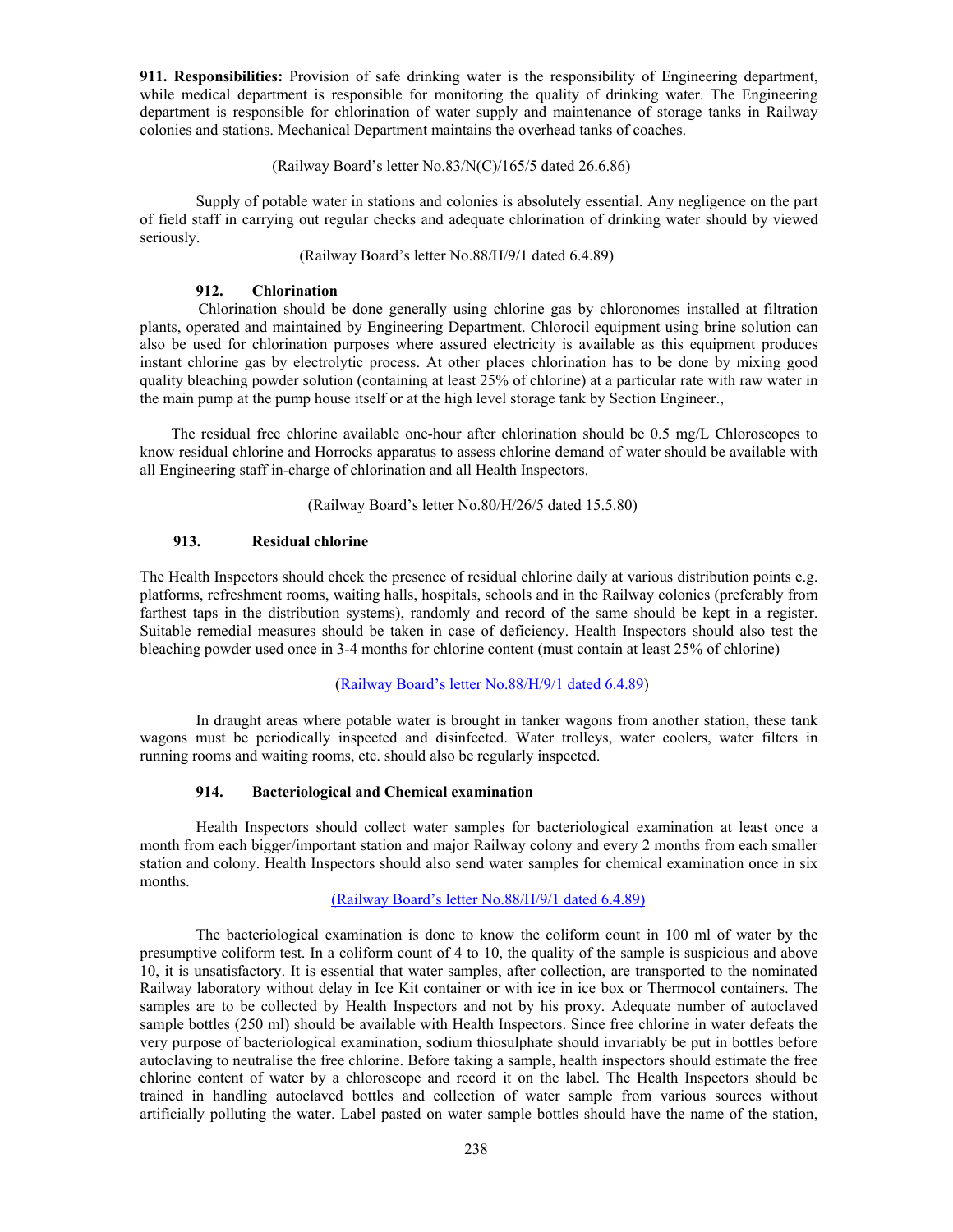source of water supply, date and time of collection, Name of H.I., chlorine content at the time of water collection, whether sodium thiosulphate added and whether the sample is clear or turbid. These must be written legibly with ballpoint pen.

# **915. Action on test reports**

Health Inspectors should ensure that test reports are received back and followed up. Unsatisfactory results should be conveyed promptly to Engineering officials in writing. Engineering officials shall duly inform the Health Inspectors about the corrective action taken. DRMs should co-ordinate this matter in their monthly divisional meetings and ensure corrective action. Divisional In-charge should send a monthly statement to CMD for corrective action at the Zonal level. CMD should send a report to the Railway Board once in 3 months regarding number of unsatisfactory reports and corrective action taken thereon on the prescribed proforma.

### **916. Accountability in case of lapse in supply of safe drinking water**

 It is necessary that the Supervisors and Officers entrusted with the responsibility of supply of safe drinking water are made fully accountable for any lapse on this account. The responsibility for an unsatisfactory sample would lie with the Section Engineer concerned and, in case of repeated unsatisfactory reports of samples in a particular locality, the responsibility shall shift to the Section Engineer in-charge, and, if the number of contaminated samples is numerous and repeated in a Sub-Division, the AEN is personally responsible.

#### (Rly Bd.'s letter No. 94/LM(B)/9/5 Dated 24.5.94)

#### **Section C**

### **Medical Arrangements At Major Fairs (Melas) And Festivals**

#### **917. General**

i) Major and minor fairs and festivals occur in this country at varying periodicity. The Railways have an important role to play in the same as transport carriers of the public. The Medical Department is involved to provide necessary environmental sanitation and medical aid. The scope of the railway medical department is limited to railway premises only. These measures have to be undertaken in collaboration with the State and local health authorities, where melas are held.

ii) As these fairs vary greatly in scope and character, it is not possible to formulate fixed rules that will apply under all conditions. Medical and sanitary measures required, depend upon the local conditions.

iii) Requirement of staff will depend on the magnitude of the congregation. Hence, no fixed yardsticks can be laid down for the strength of staff required. However, as a general guideline, one Safaiwala for every thousand pilgrims, one Safaiwala for a block of 20 toilet seats and one Safaiwala for every 50 urinals is the accepted general standard. However, the employment of staff should be in phases depending upon the needs. Within these parameters, staff are to be used for disinfection and for control of mosquitoes and flies.

### **918. Responsibility**

The main responsibility for environmental sanitation and health at the mela site is of the State Health Authorities. The Railway Administration's responsibility will generally be confined to railway premises. However, a close liaison has to be maintained by the Railway Medical Authorities with the State and local health authorities.

### **919. Objectives of the Medical Department**

- 1) Environmental sanitation.
- 2) Prevention of epidemics.
- 3) Prevention of infectious diseases.
- 4) Providing first aid to injured persons.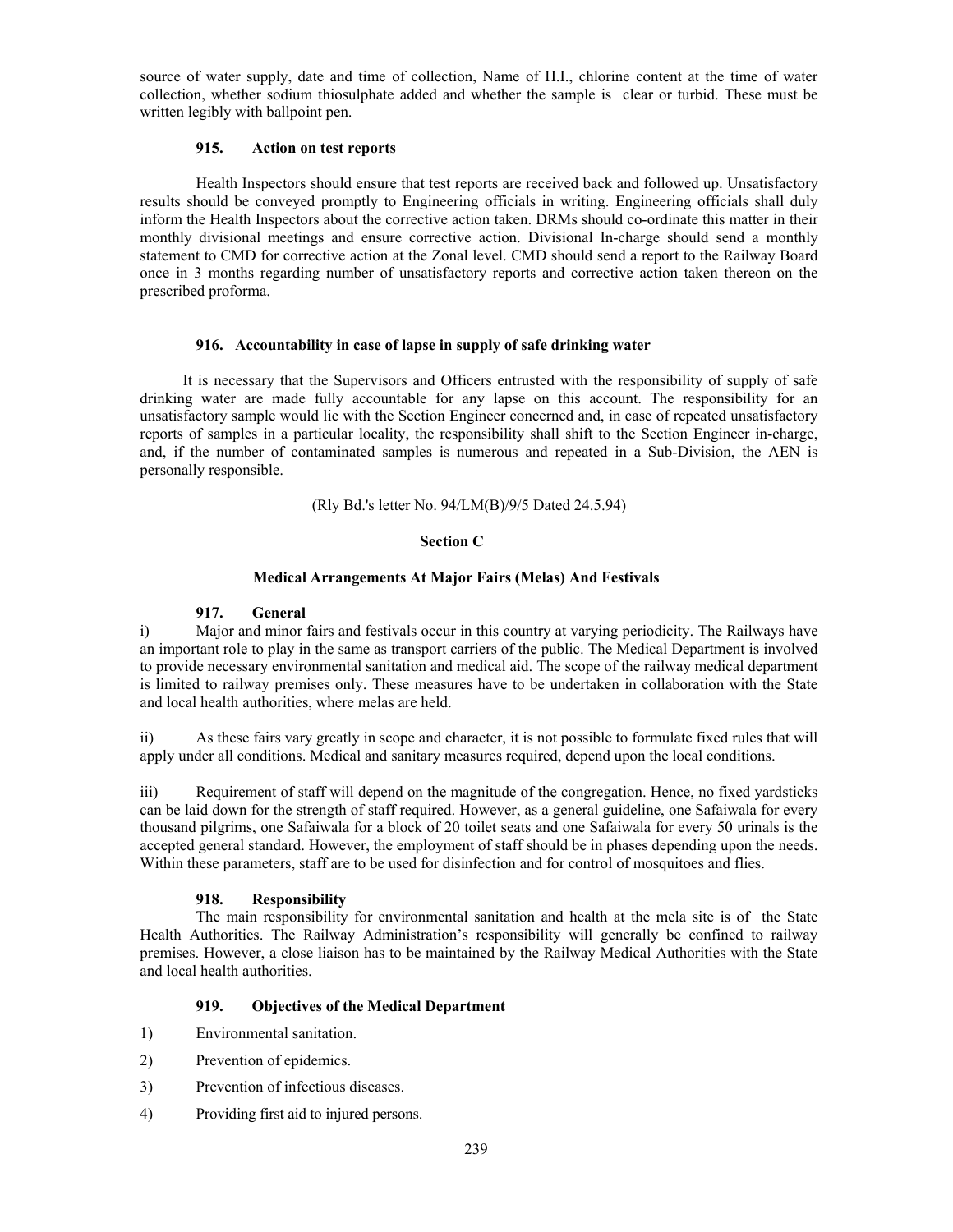5) Isolation of doubtful cases of infectious diseases in a ward or hospital till arrangements for the

transport to the infectious diseases' hospital can be made.

6) Providing medical aid to the railway staff posted there.

**Note:** It is not the responsibility of the Railways to man and work at the inspection and inoculation posts for the passengers. Railways will ensure that all railway employees going to the mela area are inoculated. However, Railways may assist the State Health authorities in inoculation of the pilgrims, as and when the need arises. Inspection and segregation of the infectious cases amongst the passengers is also the primary responsibility of the State Health Authorities.

# **920. Planning**

On receipt of a notice from the State Government, the DRM will form a committee of Divisional Officers of which the Medical Officer in-charge of the division will also be a Member to plan arrangements for the mela. The State Health Authorities will intimate the dates of the Mela and approximate number of pilgrims expected. The Medical Officer In-charge of the Division would do his own planning for the medical and sanitation arrangement. He will visit the site of the mela well in advance and chalk out the requirement of equipment, human resource and funds. Additional funds, if required, may then be obtained.

# **921. Nomination of Mela Medical Officer:**

1) The Medical Officer In-charge of the Division shall appoint a senior Medical Officer, depending on the number of pilgrims expected, duration and importance of the mela, who will be in-charge of the medical and sanitation arrangements for the mela. He shall work under the direct control of the Medical Officer in charge of the division.

2) In case of big melas e.g. Kumbh Mela, he must have a few DMOs, ADMOs under him for different first aid posts and the Medical Officer in-charge of the division will distribute duties as deemed necessary.

3) The Medical Officer nominated by the Medical Officer in-charge of the division shall be designated as the Mela Medical Officer. He will be nominated well in advance of the commencement of the mela and will be constantly associated with the meetings, correspondence in connection with the mela; and maintain liaison with State and local Health authorities.

4) A Chief Health Inspector should also be nominated exclusively for this purpose to assist the Mela Medical Officer.He will make occasional trips to the mela site to study the housing problems of his staff, the sanitary conditions existing before the mela, the improvements needed to meet with the extra demands, and have these attended to by the departments concerned. In consultation with the Committee formed by the DRM, he shall ask for accommodations for his staff and also the lay-out to provide effective environmental sanitation.

5) The Mela Medical Officer should be at the site before the commencement of the mela along with the Chief Health Inspector so nominated, to take care of the sanitation problems.

# **922. Duties of the Medical Officer posted in a mela area**

a) He will be overall in-charge of the medical and sanitary arrangements.

b) He shall report to the Medical Officer in-charge of the division on day-to-day happenings such as the number of passengers inspected, number of incoming and outgoing pilgrims, the number of cases of infectious diseases detected and their disposal, the number of causalities treated etc. He must take initiative using his judgements for sorting out any problem that may crop up during the mela and seek advice from the Medical Officer in-charge of the division.

c) He should examine and ensure hygienic handling of foodstuff kept for sale by the vendors, canteen contractors and catering establishments in the railway premises.

d) He should inspect the sanitary and water arrangements daily.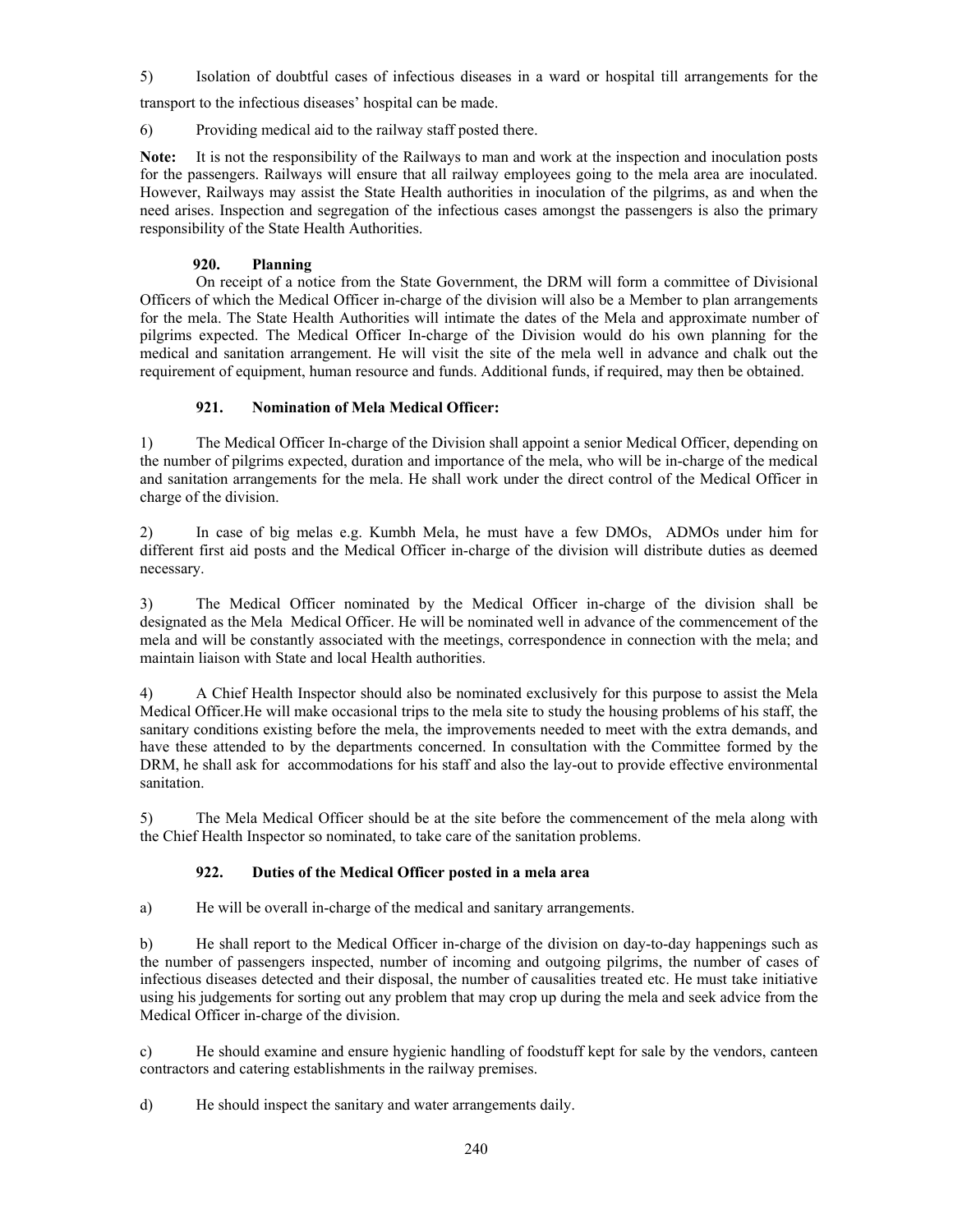e) He should deploy staff and supervise inspections of the incoming and outgoing passengers for detection of disease. On detection of any case, either in the carriage or at the inspection barrier, he should detain and segregate the case and send it to the Civil Hospital. The carriage in which the case has been detected, should be detached, disinfected under his guidance and should be allowed to be used only when certified as fit.

f) He will maintain close liaison with the civil health authorities regarding any communicable disease that has arisen or is likely to arise in the civil area, and should take necessary precautions to prevent its spread to railway premises. He should help the State Health Authorities in conducting inoculations, confining the activities generally to railway premises.

g) He should ensure that his staff work in shifts.

h) He should maintain discipline amongst his staff.

i) He should appoint responsible staff to keep account of all the tools and plants and the consumable items provided for the Mela.

j) He must maintain a record of cases treated, the number of infectious disease cases detected, the number of passengers examined for infectious diseases, and the number of inoculations carried out.

k) Assistance of other departments of the Railway, and co-operation of the State authorities concerned should be sought as and when necessary.

# **923. Staff requirements.**

1) Staff that can be spared from other places of the division should be spared. In case of requirement of staff needed other than those that can be spared from the division, a demand should be placed on the Chief Medical Director well in advance so that, he can arrange for the staff either from other divisions of the Railway or take assistance from sister railways. Temporary staff may be appointed as casual labour on local rates as approved by the civil officers in charge of the mela through local employment exchange, after obtaining sanction of competent authority. Name, Father's name, age and two marks of identification of each employee should be entered in a register and their signatures/LTI impressions obtained. If this is not done, it may not be possible for the Mela Medical Officer to arrange payments from the station earnings.

2) In big melas, recruitment of casual labourers becomes a problem. Housing is a necessary pre requisite for them. Staff has a tendency to move from one unit to another. In such exigencies, the health inspectors coming on mela duty can bring casual labourers from their areas.

# **924. Inspection posts.**

i) Inspection posts will be required in the mela area and will be manned by the St.John Ambulance Brigade personnel. At vital places, a Medical Officer too shall be posted. The inspection posts will perform the following duties.

- a) Render First-aid
- b) Patrolling duty for detection of infectious diseases
- c) Carrying patients on stretchers from the platforms to the medical institutions
- d) Carrying messages
- e) Attending to telephone calls
- f) Attending to patients admitted in the wards and providing them with comforts.
- g) Attending to any other duty specified by the Mela Medical Officer.
- ii) Besides the above, there will be inspection posts at out stations surrounding the mela area.

iii) Members of the nursing division will be utilised for

- a) Duties in the inspection posts and wards;
- b) Inspection of ladies compartments.
- **925. Sanitary measures.**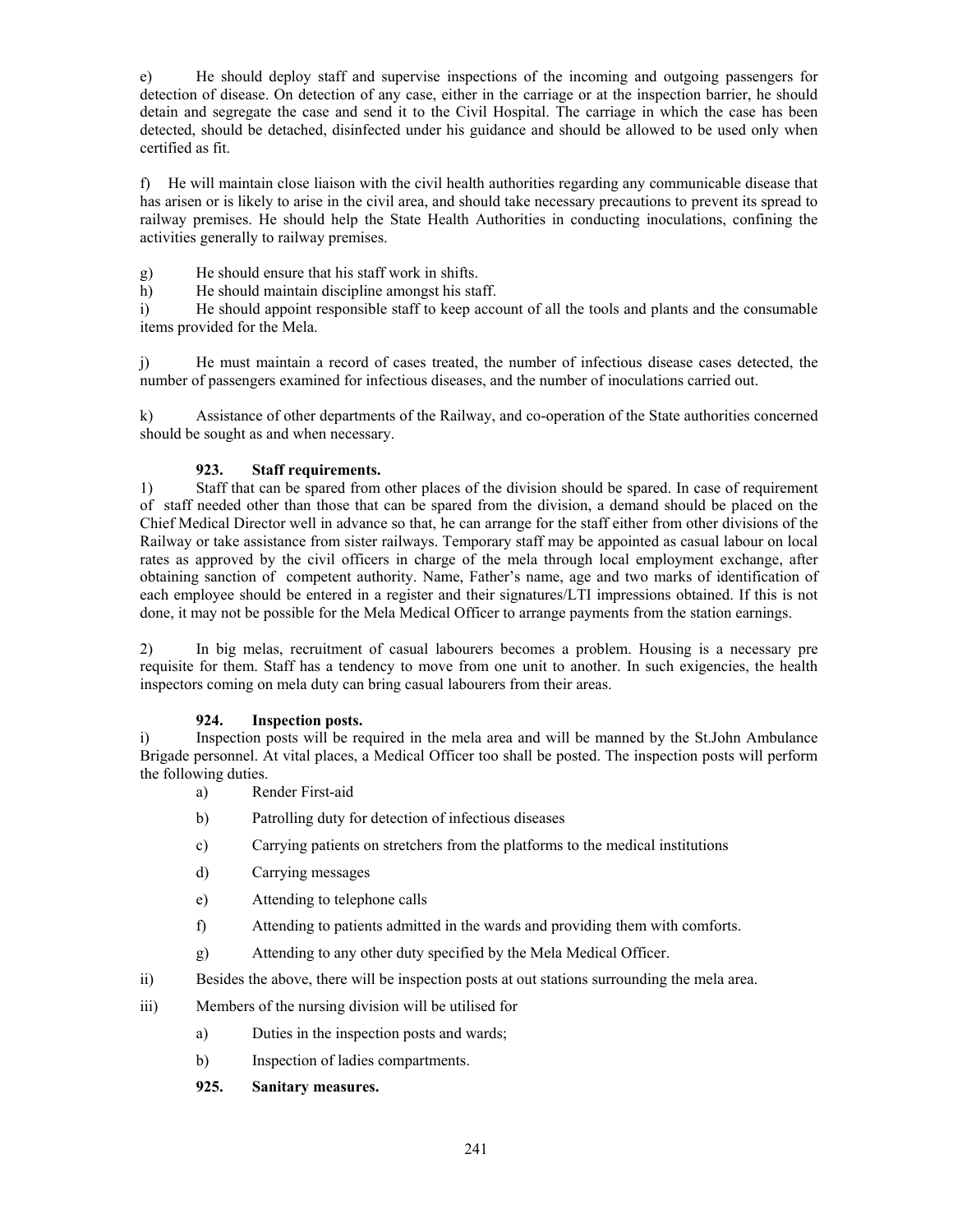i) Before the actual commencement of the Mela the Safaiwalas should start cleaning the area and desilting of drains. When the whole of the Mela area is absolutely neat and clean, the total strength of staff should be divided into groups and placed under the charge of Health Inspectors, two thirds of them being preferably on day duty and one third on night duty.

2) Banana skins, leaves, papers, cigarette cases, etc. shall immediately be picked up after the departure of each train, the tracks cleaned and dusted with a mixture of lime and bleaching powder in the ratio of 4:1

3) The garbage collected should be burnt, buried or disposed of as per arrangements made before the mela.

# **926. Inoculation.**

 All staff deputed for mela duty will be properly protected against Cholera and Typhoid. Vendors must be in possession of valid vaccination certificates. Passes to staff going on duty to mela should be issued only after checking their inoculation certificates.

# **927. Water Supply.**

(1) Samples of water of all stations in the mela area will be sent to the nearest railway laboratory for analysis one month before the commencement of the mela and thereafter at regular intervals. If the water is found defective, the Civil Engineering Department should be informed who will take necessary action to render the water potable.

(2) During the mela period, the Health Inspectors using chloroscopes shall carry out daily testing of the water for residual chlorine. The residual chlorine should be 0.5 mg/l. In case it is not up to this standard, chlorination should be increased.

## **928. Bathrooms.**

 (1) A row of taps in suitable temporary structures made of brick or galvanised iron sheets, or corrugated asbestos sheets or bamboo, tatties with cement flooring should be built separately for males and females, with suitable arrangements for drainage of water.

(2) As a general guideline, one bathroom is required for every 500 passengers and these have to be systematically planned at the originating and also at the terminating stations as pilgrims have to wait for 24 hours or so to catch their trains.

# **929. Sprinkling of water on roads.**

Arrangements should be made for sprinkling of water on roads to prevent the dust from rising.

### **930. Canteens and kitchens.**

 (1) Canteens and kitchens for the staff should have floors with proper arrangements for washing of utensils and crockery. All kitchens should be provided with electric light and should be fly-proof.

(2) Temporary kitchens should be provided at the originating and terminating stations for passengers who might have to wait for want of train accommodation; so as to enable them to do their cooking.

## **931. Refreshment rooms, vending stalls, etc.**

 (1) All refreshment rooms, vending stalls, canteens, running rooms and catering establishment on railway premises should be inspected daily. Food handlers, ice vendors, etc. should be examined according to the standards laid down for examination of refreshment rooms and vending stalls. The food handlers and ice vendors should be protected against cholera and typhoid.

(2) All food should be kept covered under fly-proof covers.

# **932. Latrines.**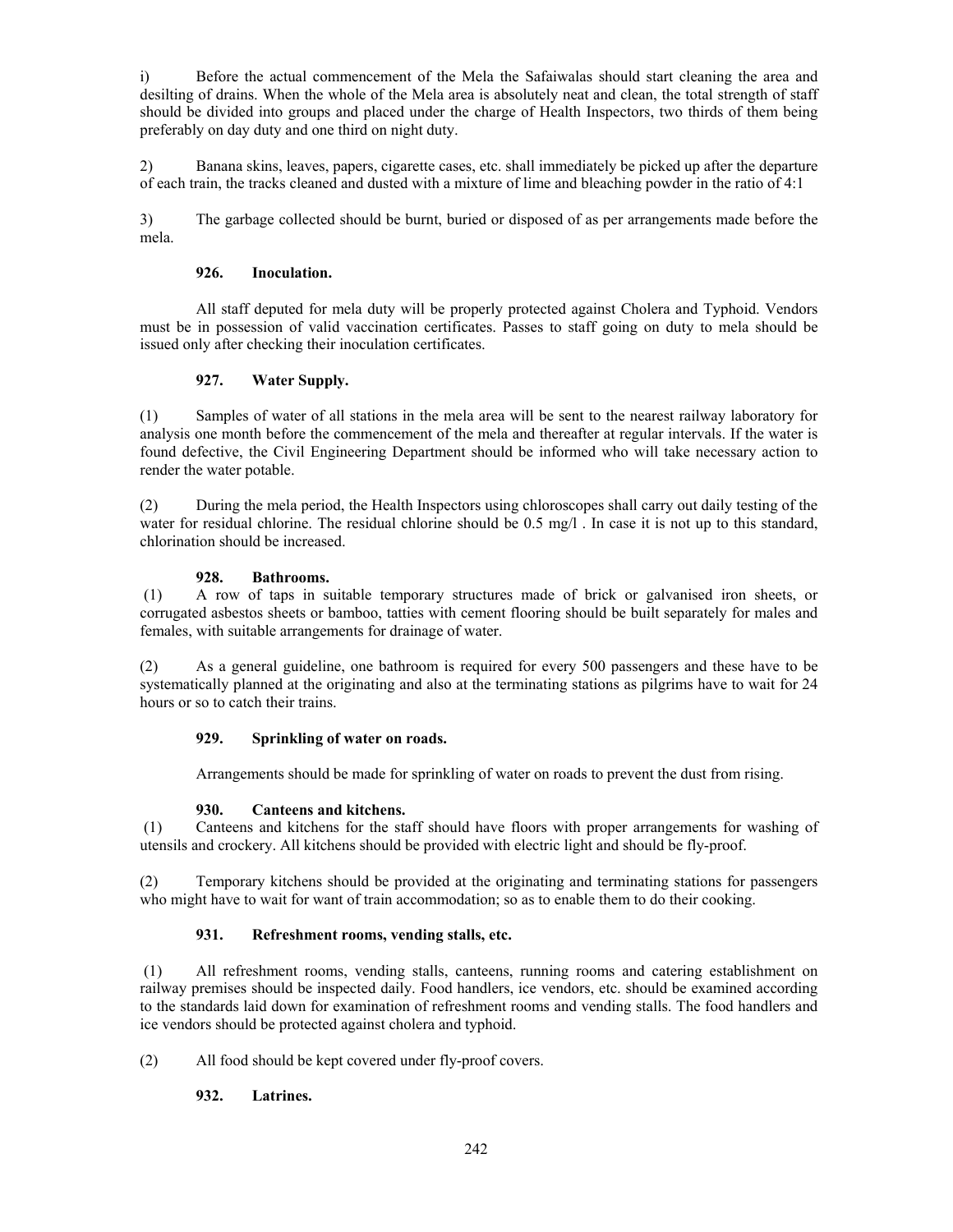Dug well latrines are ideal for mela areas. There should be separate latrines for males and females. They should be suitably distributed over the mela area under the railways' jurisdiction. Other public latrines, if not provided with flush arrangements, should be closed for the duration of the mela. In case dug well latrines cannot be provided, the alternative is bore hole latrines, or deep trench latrines.

### **933. Urinals.**

 Soakage pits should be constructed. There should be sufficient number of urinals, distributed throughout the mela area, separately for males and females.

### **934. Anti-mosquito and anti-fly measures.**

Adequate measures should be taken to prevent breeding of mosquitoes and flies. All permanent buildings as well as temporary structures in the mela area should be sprayed with insecticides. Adequate number of spittoons and dust bins should be provided. The Carriage and Wagon Department and Medical Department should spray all incoming trains at the last junction. The object is to keep the areas absolutely free from mosquitoes and flies. In the open areas, knock down anti-fly, anti-mosquito sprays should be done.

### **935. Sale of wholesome food.**

 It is necessary that special attention is paid to ensure that only whole some food or food articles are sold in the mela area and also on the journey area. The food should be kept covered to prevent contamination by flies. It should also be ensured that the utensils are properly cleaned.

## **936. Anti snake measures.**

 In areas infected with snakes, all the holes in the ground should be treated with appropriate chemicals and thereafter filled with earth.

# **937. Washing and cleaning of rakes.**

They will be washed and cleaned by the Carriage and Wagon Department in the usual manner.

## **938. Disposal of infectious disease cases.**

 All cases suffering from infectious diseases should first be brought to the nearest medical institution, and then transferred to an infectious disease hospital. All cases of vomiting, diarrhoea or dysentery should also be transferred to such hospitals for examination.

# **939. Dispersal of mela.**

 1) On the inward journey, the passengers alight from the trains and go straight to the mela and have little inclination to stay in the railway premises. On the return journey, however, pilgrims are in a hurry to catch the first available train, collecting in large numbers on railway premises. Greater attention therefore has to be paid towards maintenance of cleanliness in railway premises during dispersal. Hence, it is essential to have toilets, urinals bathrooms and kitchens for the pilgrims. To a great extent, the success of the Mela Medical Officer lies in keeping the railway premises clean at the time of dispersal.

2) Mela Medical Officer should make at least two rounds daily of the whole mela area and take necessary action to rectify defects noticed by him. Medical Officer in-charge of the division shall also pay frequent visits during the mela period.

3) i) When the mela is officially declared over by the State Authorities, the Mela Medical Officer will arrange to return all staff and equipment to their respective sources. The temporary labour is to be discharged, after paying them from the station earnings.

ii) Some staff will have to be kept behind for cleaning the area after the mela is declared closed.

# **940 Submission of report.**

At the end of the mela, the Mela Medical Officer will submit a detailed report to the Medical Officer in-charge of the division in whose jurisdiction the mela had taken place.

# **Section D**

# **Quarantine**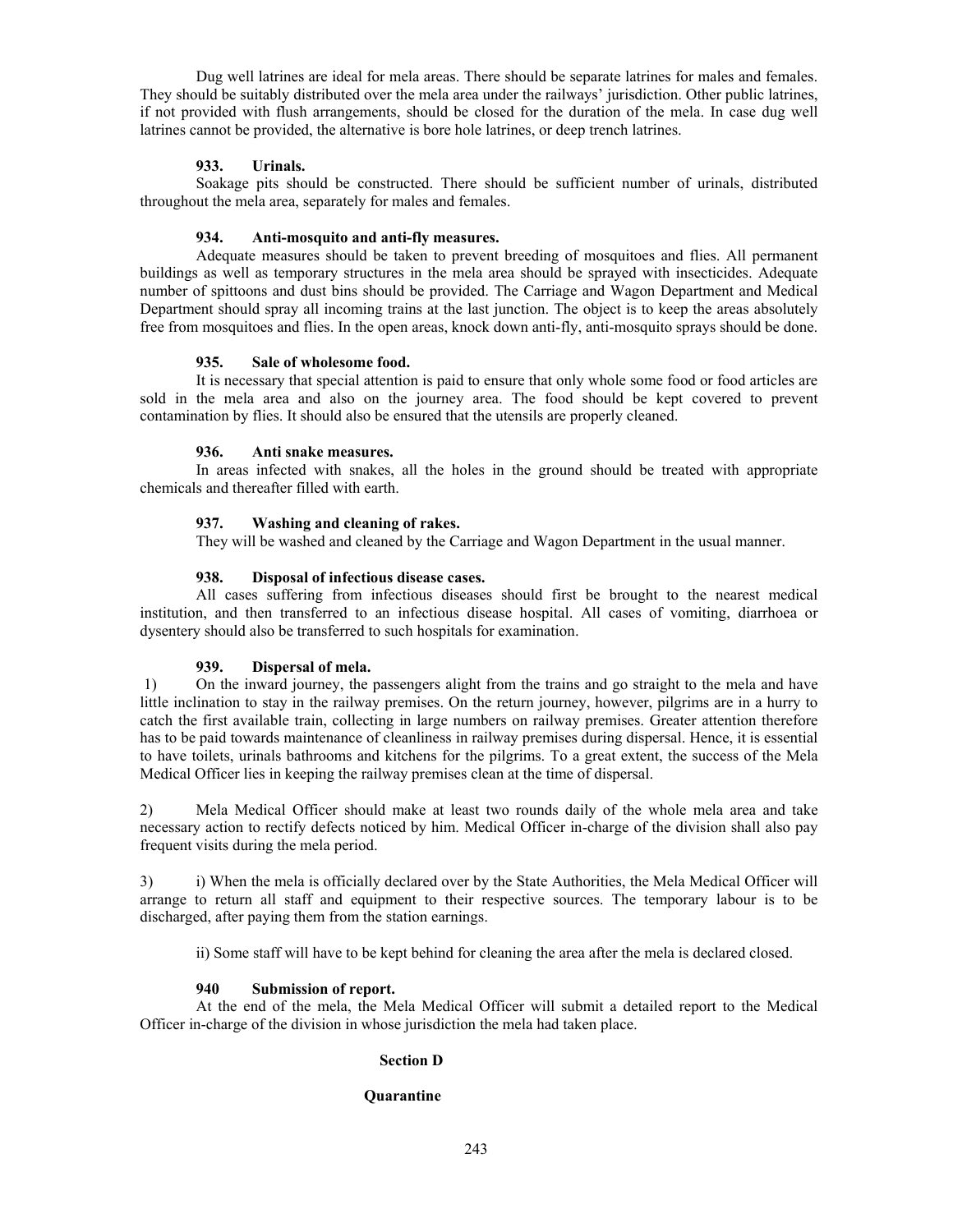# **941. Definition**

(1) "Quarantine" means any restrictions imposed upon the movements of a railway employee or a member of his household or upon his intercourse with other persons. Such restrictions being imposed when the person is suffering from, or having suffered within a preceding period not greater than the usual maximum incubation period of the infectious disease. Such restriction is designed to prevent the spread of disease by an affected person to another non-affected person. Quarantine has gradually become less important with modern knowledge of disease control.

(2) "Quarantinable Infectious Diseases" means cerebro-spinal meningitis, cholera, diphtheria, typhus fever or such other disease as may have been declared to be such by a State Government within the areas under its administration.

(3) "Infectious diseases" means Chicken Pox, Leprosy, Measles, Mumps, Scarlet fever, Typhoid fever, Whooping cough or such other diseases as may have been declared to be such by a State Government within the areas under its administration.

(4) "Household" includes any member of his family or dependent relatives of a railway employee residing with him, or other person who at the time occupies any part of the same unit or residence or any servant of the above living in the same residence.

## **942. Procedure to be followed when a quarantinable infectious disease is detected or suspected in the household.**

(1) A railway employee residing within the jurisdiction of a Railway Medical Officer who knows or has reasons to suspect that either he himself or a member of his household is suffering from a quarantinable infectious disease, shall immediately notify his Medical Officer, or if residing beyond the jurisdiction of a Railway Medical Officer, shall inform his immediate superior of the fact at once.

(2) The railway employee's immediate superior under sub-paragraph (1) above, shall immediately notify the Medical Officer in charge of his section. The message shall specify the suspected illness, the name, designation and address of the railway employee, and whether his residence is within the railway premises, or if otherwise, approximately how far therefrom.

**Note:** In respect of the 3 quarantinable infectious diseases viz.. Cholera, Plague and meningitis, the notification as referred to in paragraph (1) and (2) above should be sent by telegram to the following authorities:

- (a) The Director of Public Health (Director of Health Services at the State);
- (b) The Civil Surgeon of the District/District Health Officer
- (c) Municipal Health Officer/Cantonment Executive Officer
- (d) The Chief Medical Director
- (e) MD/CMS/MS in-charge

 In the case of other quarantinable/infectious diseases advice by letter should be sent to the relevant authorities above.

(3) When a railway employee or a member of his household is suffering from a quarantinable infectious disease, it will be his duty, if he is residing within the jurisdiction of a Railway Medical Officer to facilitate the examination of himself or the affected person in the household by doctor.

(4) When a railway employee or a member of his household is suffering from a quarantinable infectious disease, it will be his duty, if he is living beyond the jurisdiction of a Railway Medical Officer to immediately arrange for the examination of himself or the affected person in the household by a Medical Officer in charge of a Government or Municipal Hospital or dispensary situated nearest to the place of his duty, failing that any other registered medical practitioner and produce a certificate from him stating the nature of the illness.. The certificate in question should be submitted to the Medical Officer in charge of the section though his immediate superior.

( Rly. Bd.'s letter No. E47/ME1/7/3 Dated 12.4.48)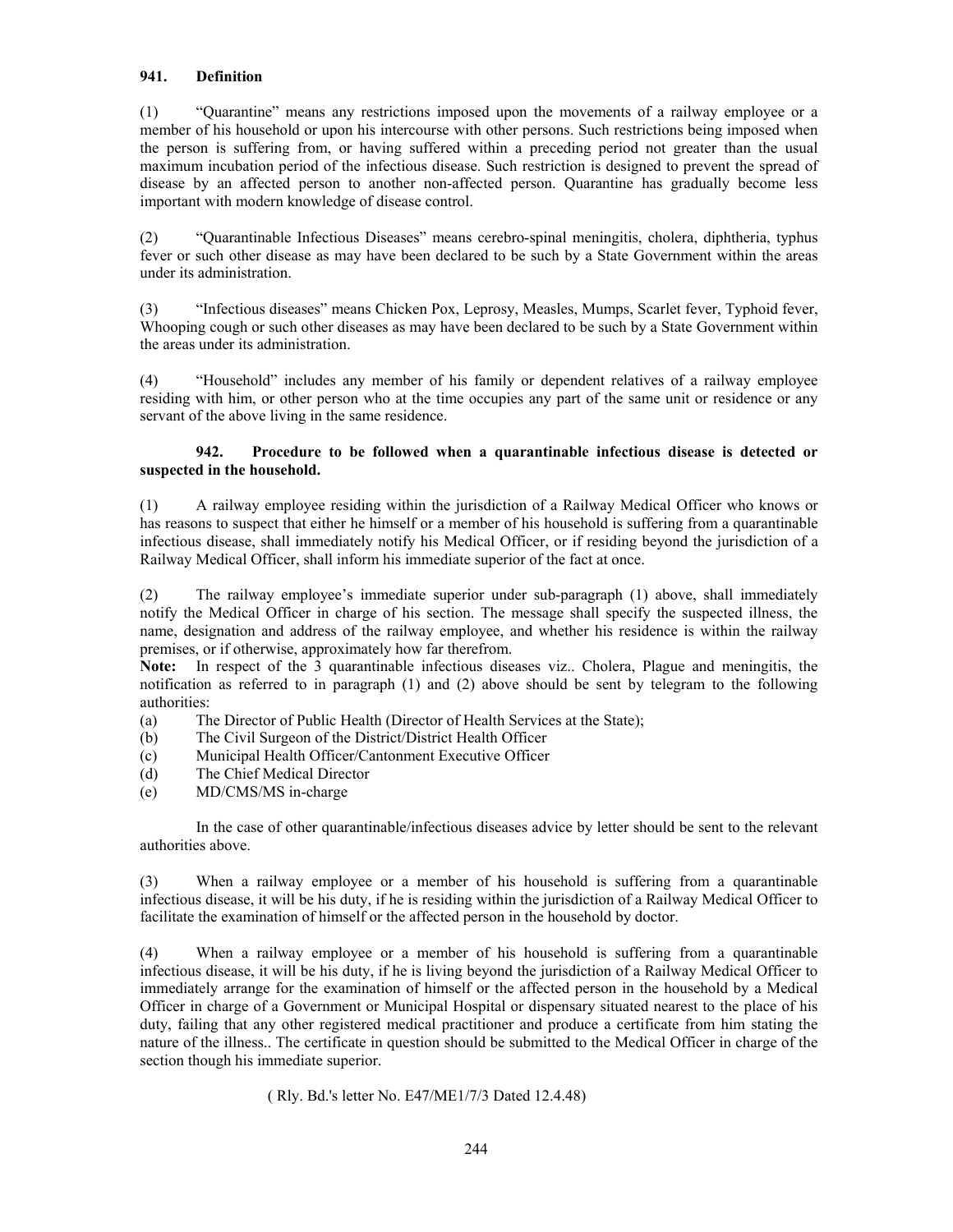# **943. Restrictions imposed on a railway employee under Quarantine**

 A railway employee to whom a quarantine admission certificate has been issued, shall not, until the issue of a quarantine discharge certificate terminate his period of quarantine.-

(i) Either himself frequent or permit members of his household to frequent places of public resort, such as institutes, schools, reading rooms, shops, places of worship and the like; or

(ii) If resident in railway premises, leave without the express permission of his Authorised Medical Officer, the station or in part thereof which the Medical Officer may consider proper in the interest of the health of the public; or

(iii) Permit any person not being a member of the medical or health staff or other expressly authorised person, to enter his house or hold unnecessarily communication with himself or a member of his household. **Note:** No clothing of any sort be sent to be washed without the doctor's advice.

## **944. Quarantine leave : Deleted**

( Rule 551 RI 1995 reprint)

### **945. Procedure to be followed when a case of infectious disease is detected or suspected in the household.**

A Railway employee in whose household an infectious disease is verified to be present in a contagious phase, within a prior period not greater than the usual maximum incubation period of such disease, shall attend the railway health unit or hospital and will continue to do so until such time as it appears that the likelihood of the railway employee contracting the malady in question no longer exists. The railway employee shall also facilitate, for a similar period, such examination of members of his household by a Railway Medical Officer as the latter may deem reasonable or should the railway employee reside beyond the jurisdiction of a Railway Medical Officer he shall, when called upon, furnish a medical report obtained from a Medical Officer of the Local State Government, failing which, from that of any other registered medical practitioner certifying the health of his household.

# (Rule 941-RI)

### **946. Carriage of passengers with infectious or contagious diseases**

a) Railways shall not carry persons suffering from the following infectious or contagious diseases:

- i) Cerebro-spinal meningitis
- ii) Chicken-pox
- iii) Cholera
- iv) Diphtheria
- v) Measles
- vi) Mumps
- vii) Scarlet fever
- viii) Typhus fever
- ix) Typhoid fever and
- x) Whooping cough

b) A person suffering from any of the above diseases shall not enter or remain in any carriage on a railway or travel in a train without the permission of the Station Master or other railway servant in-charge of the place where such person enters upon the railways.

c) A railway servant giving such permission may, on the person suffering from the disease and agreeing to pay the usual number of fares for reserving a compartment, arrange for his separation from other persons travelling upon the railway.

d) Detention of Passengers suffering with any Infectious or Contagious diseases - When a passenger is detained at railway station by a Medical Officer, as a measure for prevention of the spread of infectious or contagious diseases referred to in Para (a) above and when such a passenger is unable to continue the Journey by the train for which the ticket is issued and the period of its availability in terms laid down for break of journey en route is exceeded, the Station Master on the authority of certificate from the Medical Officer, shall make the ticket available for further journey by an endorsement on the back of the ticket.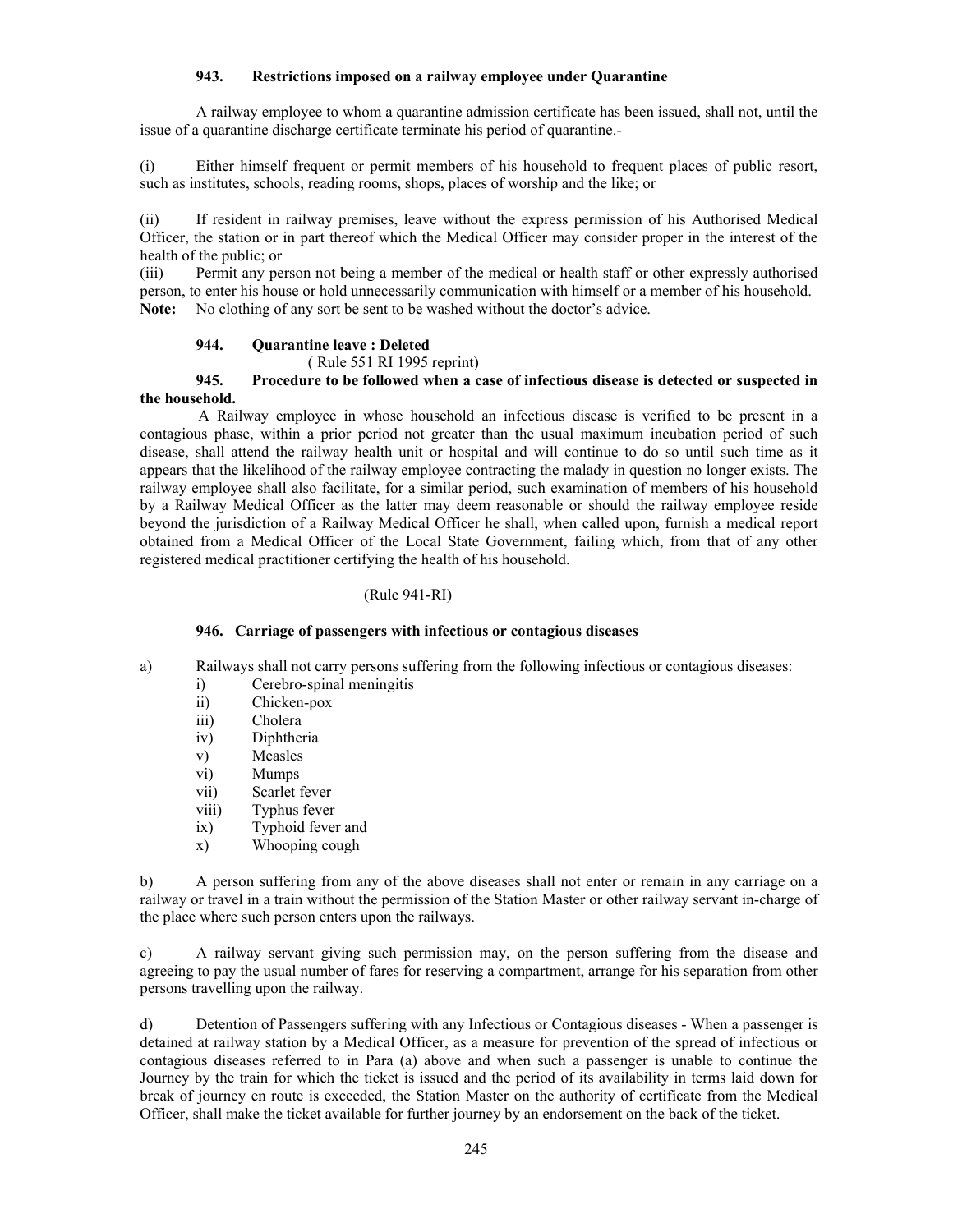(The Gazette of India Notification Nos. GSR 556(E) dated 7.6.90 and GSR 340(E) dated 17.6.97, Railway Board's file No. TC II/2013/89/Rly.Bill)

#### **Section E**

#### **SCHOOL HEALTH**

### **947. Periodical Medical Examination of School Children**

(1) Medical examination of school children studying in railway schools should be carried out at the time of admission and once a year thereafter by the concerned Medical Officer. Any defect noticed should be recorded so that the school authorities can advise the parents of such children to give necessary treatment to them. Particular care must be taken to examine the children in respect of the following:

- i) Congenital defects
- ii) Malnutrition
- iii) Tonsils and Adenoids
- iv) Eyes
- v) Ears
- vi) Teeth and gums
- vii) Skin

#### **Note:**

(i) The concerned Medical Officer will not be entitled to any honorarium for conducting the above periodical examinations.

(ii) Suitable action should be taken to follow up cases of children, requiring treatment and to give them such treatment.

 (Railway Board's letter No.MH/58/ME5/163/Med. dated 10.3.59 and No.63/H/7/89 dated 16.11.1964)

### **948. School Health week:**

 School Health week has been included in the calendar of activities at the National Level to be organised in the last week of August every year. During this period all school children should be subjected to Health Check up and those needing treatment should be followed up. Programme of Health Education should also be organised in the schools in collaboration with the school authorities during the week.

(Board's letter No.97/H(FW)/10/3 dated 21.2.97)

#### **Section F**

#### **General Physical check-up of certain categories of staff**

### **949. Medical examination of food handling staff.**

(1) The food handling staff working under contractors/railway catering department, in Refreshment Rooms, Food Stalls, dining cars and station vendors, as well as cooks, masalchies and helpers working in the railway hospital, running rooms, canteens, training school hostels; water men; and running room bearers; though classified in category "C" for the purpose of medical examination, should nevertheless be subjected to periodical medical examination at Railway hospitals/health units, with a view to detect and prevent communicable diseases and infectious diseases. The check up is to be done as follows: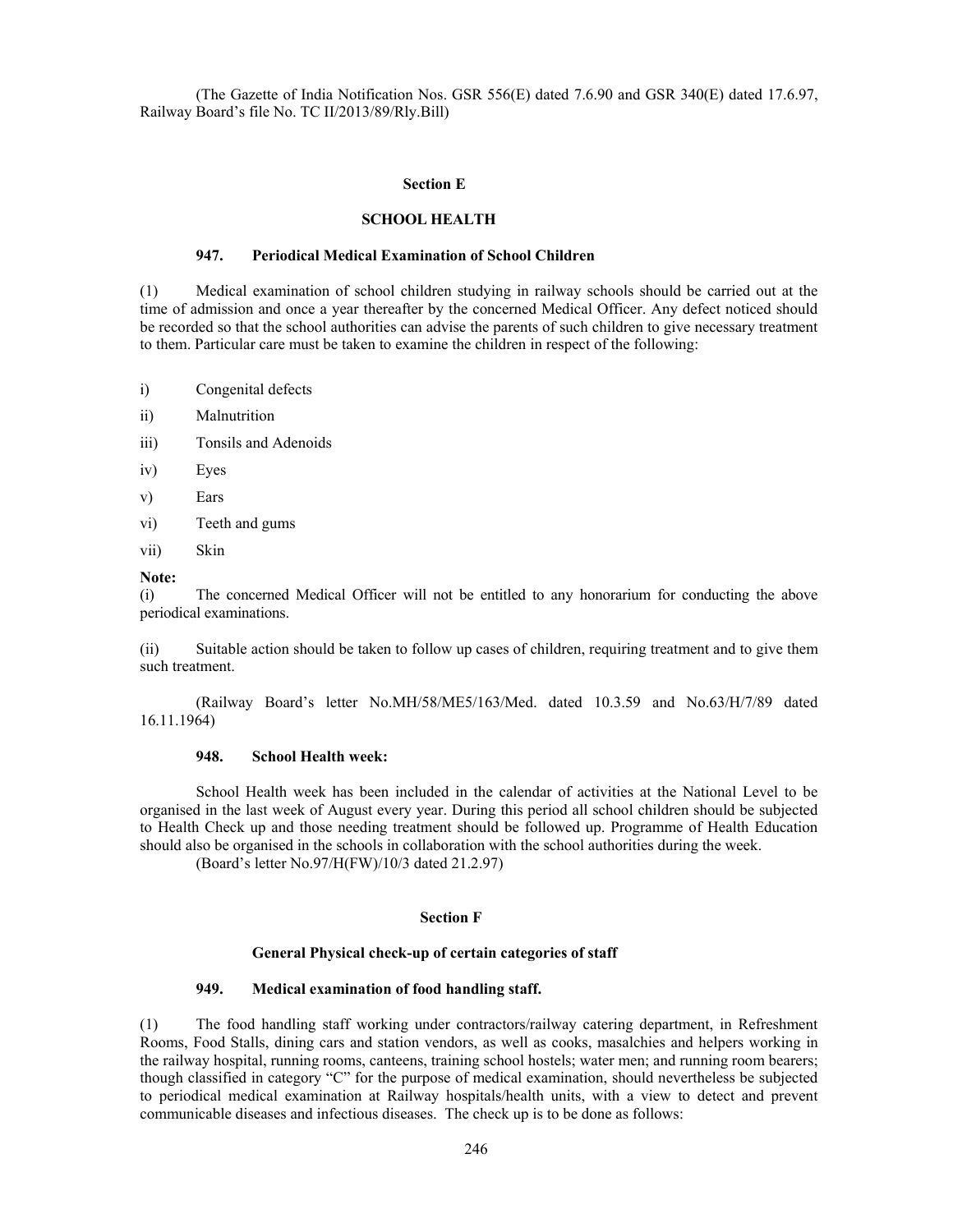- i) On first appointment
- ii) Every year thereafter
- iii) Before being permitted to return to work after prolonged sickness; and
- iv) On appearance of any skin disease or any rash on the skin.

2) The periodical medical examination should include radiographic examination of the chest to detect cases of pulmonary tuberculosis and examination of skin for any infectious disease. Radiographic examination of chest should invariably be done through MMR or large X-ray films.

## (Board's letter No.95/H(FW)/8/1 dated 6.10.95)

 Food handlers, whether Railway employees or employed on commission basis in departmental catering establishments, should be subjected to radiographic examination of the chest, free of cost, in Railway hospitals. Where facilities for such examination do not exist in Railway hospitals, arrangements should be made with the State Governments concerned for the purpose. In the case of those employed by contractors in the establishments run by them, the contractors themselves should arrange to have them radiographically examined at any State Government centre at their own cost and produce a certificate at the time of appointment, as also at subsequent periodical examinations, which should be at the end of every year thereafter. Such examinations, where not feasible in State Government Institutions, may be carried out in Railway Hospitals on payment of outsider's charge.

3) Charges to be levied for medical examination of food handling staff- Please See Paragraph 589

## **Note:**

a) The Station Master/ Canteen Manager will direct the employees, station vendors and others connected with the handling of food and water supply to Railway Medical Officers for examination for the above purpose with a authority on the prescribed proforma (Annexure I) .Suitable punitive measures should be initiated against defaulters,

b) The Railway Medical Officer will issue the necessary health certificates in the prescribed proforma.(Annexure II)

c) The licensed contractor will ensure that the health certificates are readily available for inspection by any inspecting official.

d). The Station Master/ Canteen Manager will maintain a register with necessary entries posted up to date in the prescribed proforma. This register should be exclusively for medical examination only. (Annexure III)

e) The Station Master/Catering Inspector should see that all vendors are in possession of medical certificates and that they are sent for medical examination as prescribed.

f) All catering/vending contracts should provide for medical examinations as laid down in sub paragraphs 1 and 2 above and should also provide for dealing adequately with failures by contractors by punitive measures.

 (Railway Board's letter No.MH59MES5/333 Med. dated 11.10.60 and 28.4.61; No.66/H/3/1 dated 5th July, 1966, 23rd July 1966 and 15th Sep., 1966 and No.67/H/3/8 dated 10.5.1967)

# **950. Medical Examination of book contractors and their staff**

(1) Book stall contractors who personally deal with customers, as well as their shopkeepers and salesmen, etc. should at the time of initial recruitment and periodically there after at intervals of six months, produce health certificates regarding their physical fitness from any registered medical practitioner which should specify, particularly, that the persons in question are free from Tuberculosis.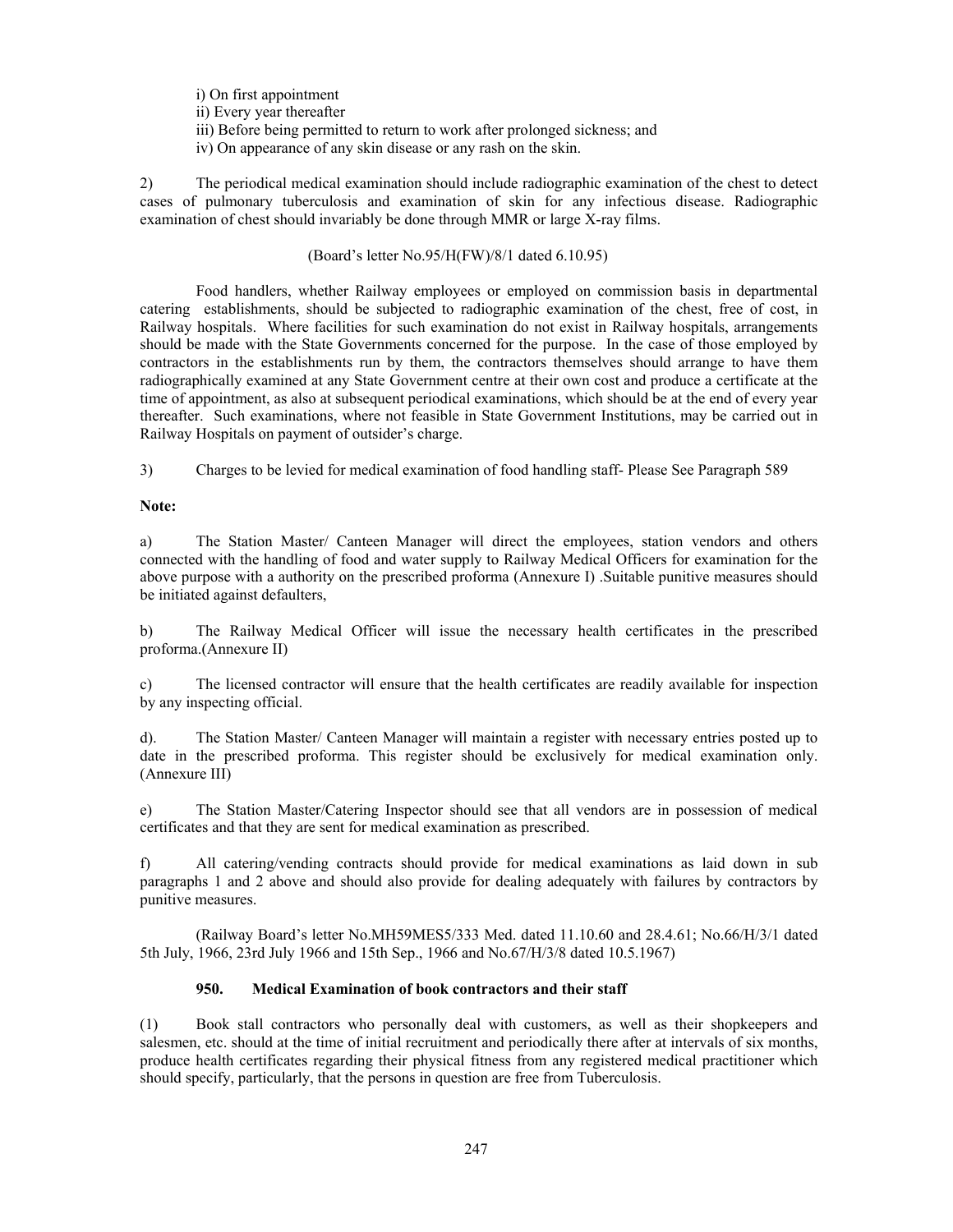(2) Where the Supervisor/Inspecting officials of the Railway suspect that such persons are suffering from tubercular infection, etc., they may be directed to report to a Railway Medical Officer at the nearest railway medical institution for medical examination. If considered necessary, the persons concerned may be required to produce X-ray of their chest, etc. for examination by the Railway Medical Officer. Such examinations, where not feasible in State Government institutions, may be carried out in railway hospitals on payment of outsiders' charges.

### (Railway Board's letter No.64/TGIII/461 dated 12.8.1965)

#### **Section G**

## **951. National Health Programmes**

 The Railways are actively involved in the implementation of various National Health Programmes. The important National Health Programmes are:

- (1) National Family Welfare Programme including MCH.
- (2) National Malaria Eradication Programme
- (3) National Filaria Control Programme

..

- (4) National Tuberculosis Control Programme
- (5) National Leprosy Eradication Programme
- (6) National Programme for Prevention of Visual impairment and Control of Blindness
- (7) Diarrhoeal Diseases Control programme
- (8) National Iodine Deficiency Disorders Control Programme
- (9) Guineaworm Eradication Programme.
- (10) Kala Azar Control Programme
- (11) National Cancer Control Programme
- (12) National Mental Health Programme
- (13) National Diabetes Control Programme
- (14) National STD Control Programme
- (15) National AIDS Control Programme
- (16) National Programme for Control of JE
- (17) National Water Supply and Sanitation Programme
- (18) Minimum Needs Programme

### **952**. **Malaria Control**

 The measures taken for control of malaria should be in line with the directions of the National Malaria Eradication Programme. Liaison with NMEP authorities / State Malaria cells for logistic, technical and other support has to be maintained at all levels.

- 1 Diagnosis and treatment
- i) All cases of fever should have their blood smears examined for Malarial parasite before taking chloroquine.
- ii) Whenever a slide is found positive for MP, Radical treatment for cure is a must.
- iii) All Medical Officers should prescribe presumptive and radical treatment of Malaria as per the schedule given by NMEP.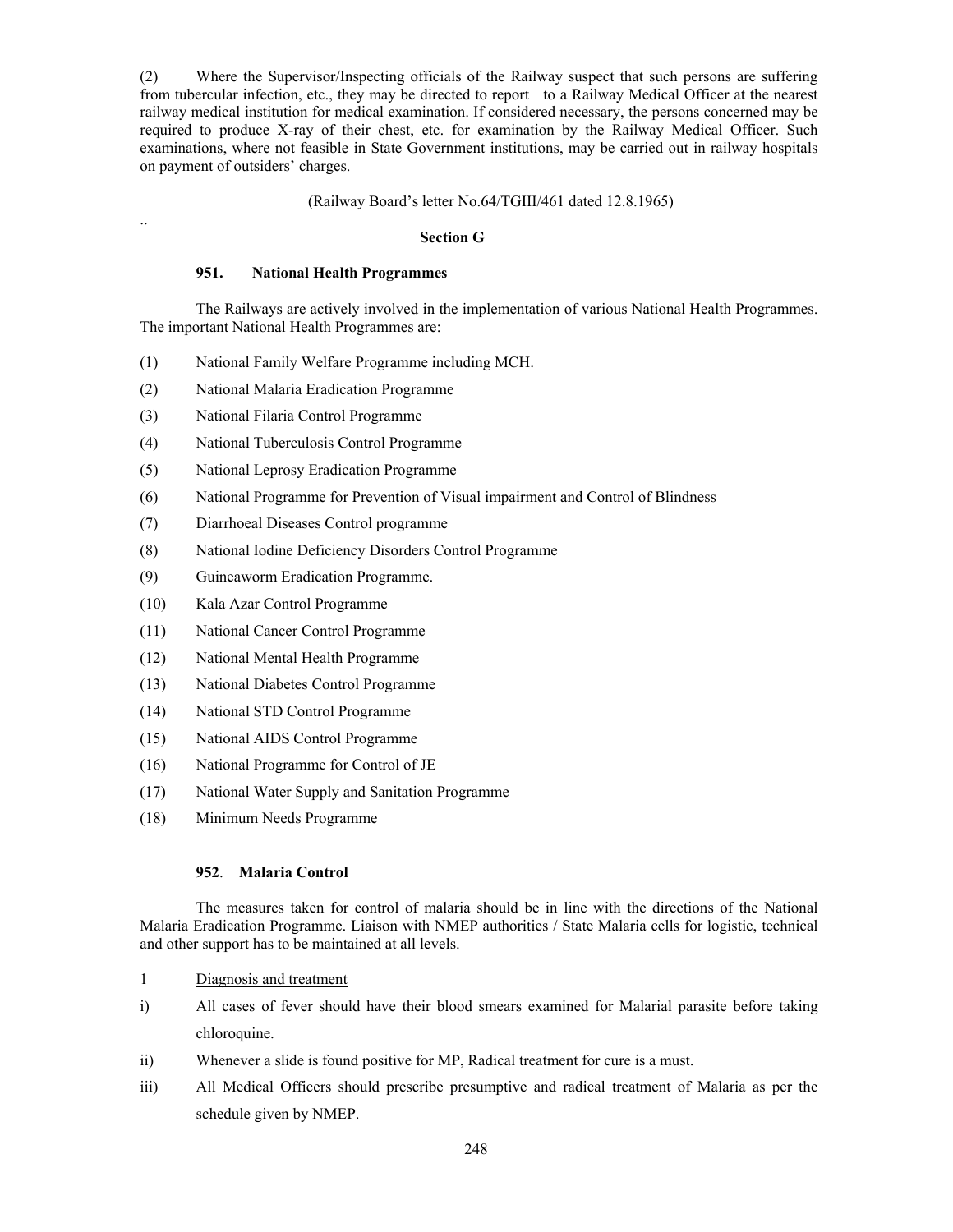iv) Primaquin must be available in all Hospitals and Health Units in adequate quantities.

2 Monthly report

 Monthly report on Malaria should be sent on the prescribed format latest by 15th of subsequent month.

3 Health Education

i) Efforts to create awareness amongst the community and to enlist community involvement in prevention and control of Malaria must be made.

ii) Involve the community as the environmental measures for control of mosquitoes can only be done by the efforts of the community themselves.

4 Mosquito Control

i) To eliminate the transmission of disease, it is essential to reduce the longevity of the vector and to bring down the vector density.

ii) Integrated vector control measures are to be undertaken.

iii) Identify all the breeding sites in the jurisdiction of each Health Inspector

iv) Decide on a specific vector control activity for a targeted site.

A) Antilarval measures form the backbone of the vector control measures in the urban areas. They consist of:

a) Regular spraying of mosquito larvicidal oil (MLO)/ Fenthion (Baytex)/ Temephos (Abate) in breeding places every week.

b) Use of larvivorous fish is the method of choice where water collections do not have high organic pollution. The fish can be arranged though the Malaria Research Centre and State Malaria Cells.

c) Source (breeding sites) reduction methods:

i) Periodic emptying of domestic water containers, sealing of water tanks, filling potholes, puddles, burrow pits and canalising drains.

ii) Environmental modification and manipulation by leveling of land or filling large depressions, soakage pits to prevent flow of waste water into the streets and leaking pipes or taps to be repaired.

iii) Overhead tank should have a tight fitting lid and overflow pipe of tank should have a wire mesh to prevent entry of mosquitoes into the tank.

iv) Expanded polystyrene (EPS) beads which form a floating layer over the water surface, provide a physical barrier between mosquitoes and water. A single application of 4-5 layers of EPS beads protects habitat from mosquito breading for 3-4 years. This can be applied in disused well, under ground tanks etc. Closer co-ordination and education of the officers concerned and supervisors of the Engineering Department should be done to achieve results.

B. Anti adult measures: consist of

a) Spraying of fifty houses around the house where an MP positive case has been found with residual insecticides like e.g. DDT.. Malathion or Synthetic Pyrethroids.

b) Anti insecticidal space spray can be done on request wherever mosquito density is high with pyrethrum extract or malathion.

c) The choice of insecticide may be made in consultation with the state Malaria Cells based on local vector susceptibility.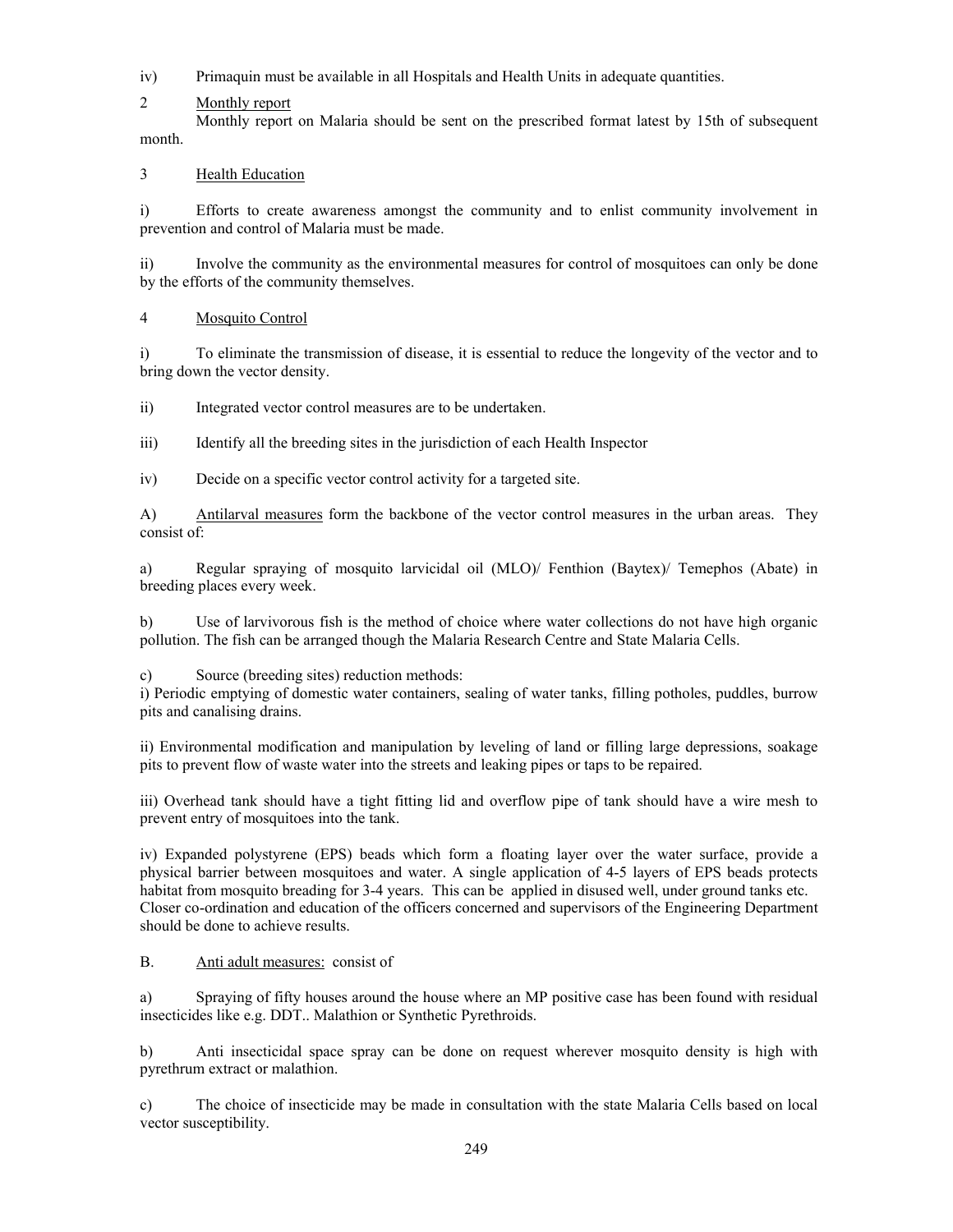d) Habitat Management by Mosquito proofing of houses and personal protection measures.

# C. Bio-environmental methods

 Insecticides have failed to control the mosquito problem due to various causes, the important ones being resistance of vectors to insecticides, incomplete coverage by insecticide, cost of petroleum products, shortage of supplies, changing behaviour of mosquitoes, environmental pollution, food toxicity and this being a temporary method. Hence the strategy for mosquito control has shifted to the bio-environmental methods which are environmentally safe, simple, cost effective, long lasting, socially acceptable easy to implement, widely applicable, promote rural development, generate employment, enhance health status and inculcate scientific temper. This strategy is being successfully implemented in various projects by Malaria research centre.

## **953. Tuberculosis Control Programme Highlights .**

 The Tuberculosis control programme aims at early detection of cases and complete treatment. In the current strategy of Directly Observed Therapy (DOT), the emphasis is on (a) the cure of all infectious and seriously ill patients of tuberculosis through administration of supervised short course chemotherapy to achieve a cure rate of at least 85% and (b) augmenting case finding activities to detect at least 70% of estimated cases.

 The diagnosis is based primarily on testing 3 samples of sputum for AFB in all clinically suspected cases. This is further supplemented by radiology. Only the standardised treatment regimens must be prescribed. The supply of drugs should be regular and uninterrupted to the most peripheral level in blister packs packed in patient-wise boxes. The treatment should be closely supervised to eliminate default rates completely.

 The Governmental efforts are supplemented by Indian Railway Tuberculosis Association **(IRTBA)** which is affiliated to Tuberculosis Association of India and has branches in each Railway. The guidelines for control of tuberculosis and use of TB seal Funds must be strictly adhered to.

# **954. Guidelines for Utilisation of T.B. Seal Funds**

1. Zonal and Divisional Committees:

 Zonal and Divisional Committees for the management of IRTBA activities and funds should be formed under the chairmanship of the CMD and CMS respectively. The Committees should have two members from paramedical who have the aptitude for this work like Matrons, CHIs, etc. The total members of the committee should not exceed 5.

 The committees in consultation with the respective CMDs should form a Calendar of anti TB activities. CMDs should develop fool proof methods to monitor the activities. Major achievements may be reported to the Railway Board.

2. Food Supplements for TB patients

a) Undernourished employees and dependants admitted to chest clinics who are not entitled to free diet may be given food supplements in the form of fruit, milk, eggs, etc. restricting supply of proprietary, elemental & complex food supplements to those who can not have normal diet.

b) Patients of tuberculosis on domicilliary treatment from low socio-economic groups who require supplementary nutrition can be given proprietary food supplements including vitamin preparations, only for a reasonable period of time. A record of such patients should be maintained indicating the designation, income, number of family members, dietary supplements given and weekly weight records for the relevant period.

c) Railway employees on leave without pay on account of sickness from tuberculosis, who get only a meager subsistence from Staff Benefit Funds may be given food grains e.g. cereals, pulses etc.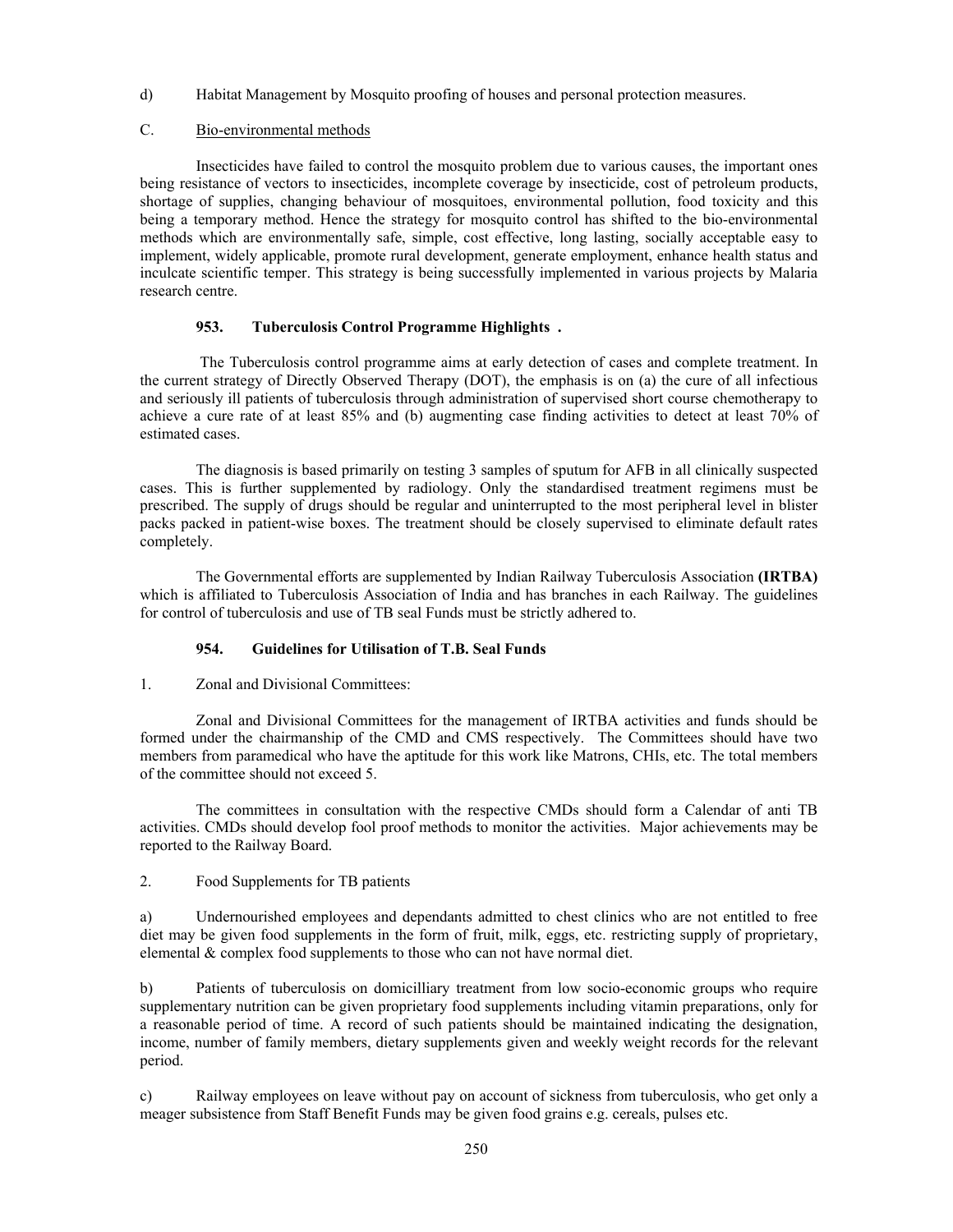- d) No cash assistance should be given from this account.
- 3. Procurement of Health Education material:

 Materials like posters, slides, videocassettes, exhibits etc., which can not be readily purchased from Railway Revenue, can be procured from the funds of Tuberculosis Association. Procurement of material for Health Education need not be limited to Tuberculosis alone. Infrastructure for health education should be streamlined.

4. Purchase of journals and preparation of audio-visual material:

 Purchase of journals on Tuberculosis and chest diseases can be made from the Tuberculosis Association funds ( as per list circulated by Railway board). Slides/ Transparencies for presentation of papers in Conference/Seminars can be funded from IRTBA funds. However, such property will belong to the IRTBA.

5. Case Detection Camps:

 Since the success of control of Tuberculosis lies to a great extent in early case detection, it is essential to organise at least one Tuberculosis Detection Camps/door to door survey for each Railway Colony once a year. Such programme should include active surveillance for BCG in all children up to one year.

 Scouts & guides, members of St.John Ambulance Brigades and other volunteers including retired railway employees, school teachers from railway schools, active members of women social services organisations, etc., should be involved and actual expenditure incurred on transport and light refreshment (austerity type) for the volunteers in such field activities may be subsidised from TB funds as a supplement to the railway resources.

6. Each major railway colony should have a "Voluntary Health Worker" who can be a retired railway employee or educated unmarried and unemployed daughter or wife of a railway employee or any other active person who is an effective communicator and is willing to do some social work. He will assist the Chest Clinic in reducing the default rate, screening of contacts, case detection, health education, organisation of multipurpose drives, etc., and in general work for the betterment of the health status of the residents.

 The volunteer should be adequately trained for his/her activities. A nominated Medical Officer should monitor his/her activities and a record of the work done by him/her should be maintained.

 As an incentive, an honorarium based on the quantum of work and the cost index prevailing in the area up to a maximum of Rs.100/- per week for the number of weeks in a month, that the volunteer is actually engaged in rendering the specified services subject to availability of funds in the Tuberculosis Association account will be payable to the Voluntary Health Worker.

7. Honorarium up to Rs.100/- per month can also be paid to carefully selected, competent, specially trained and, certified, group C or D employees for sputum examination at specified centre at a rate of Rs.1/ per slide, where no regular staff is available for the purpose. They should be provided with an initial training of 2 to 4 weeks with a refresher course every six months at the Divisional or Zonal headquarters.

 Secretary IRTBA will prepare a simple, practical yet a thorough curriculum for such training and circulate it to all Chest Clinics/Physicians after due approval from the president, IRTBA.

8. Extra incentive to TB patients or their spouses undergoing sterilisation with up to two children, in the form of NSC of Rs.1000/- should be given. This should be admissible only to those who are registered tuberculosis patients on anti-tuberculosis drugs.

9. A group award of Rs.2000/- to the Best Chest Clinic of the Zone should be given annually. The criteria for selecting the best chest clinic would include:

- a) Default rate (lowest)
- b) Percentage reduction in incidence of TB (compared to the previous year)
- c) Quality of records maintained by the chest clinic.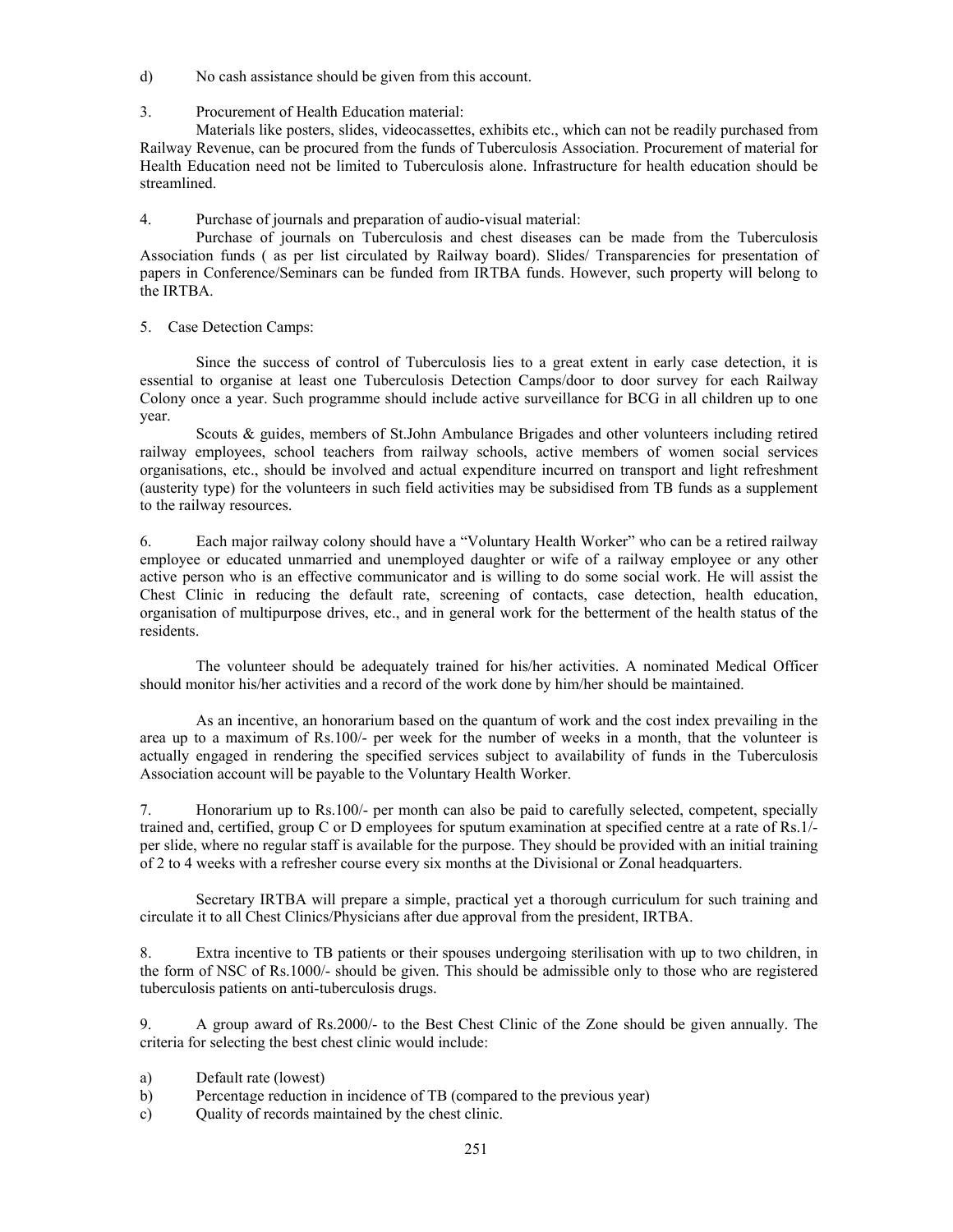d) Physical facilities e.g. labs, X-rays (including the serviceability of equipment)

e) No. of Educational drives on Tuberculosis conducted for General Public e.g. films, seminars, exhibitions, etc.

f) No .of Multipurpose case detection drives conducted

g) Percentage of Infants covered for BCG vaccinations.

10. Railway Board will give the following awards from the IRTBA fund at an appropriate function:

a) Zonal Railway which has sold the maximum number of TB Seals - running shield.

b) Zonal Railway which has sold the second highest number of TB Seals - running shield.

c) Individual officer who sold the highest number of TB Seals - Rs. 500 + Trophy.

d) Highest quantum improvement over the previous year in sterilisation performance Rs.2000/- (The improvement will have to be at least 25% over the previous year for eligibility)

11. Similar awards may be instituted at Zonal levels. However not more than 2% of the funds accrued during the year should be spent on awards. Innovative strategies can be evolved for community participation in TB seal sale and awareness drives e.g. competitions for good and catchy slogans, quiz contests on Tuberculosis and allied health problems, public symposia, etc., for which too, an award can be instituted.

12. Any expenditure not directly or closely related to the control of Tuberculosis must NOT be made from these funds. In particular, engagement of full time or part time receptionist or other hospital worker, engagement of house officer, funding of conferences and symposia not specifically related to the control of Tuberculosis or Ostentatious receptions or entertainment, even if in connection with a programme organised on the subject of TB control, will not be permissible.

13. All accounts of the Railway TB Associations, whether at the Divisional, HQ or Railway Board level must be audited without fail within 4 months of the end of each financial year.

14. Interest accrued from the corpus of the Association and up to 50% of the income from the sale of TB seals of the year should be utilised for the activities, as mentioned in the guidelines; the corpus and the remaining 50% of the income for the year should be kept in suitable deposits. At the beginning of each financial year a budget will be prepared by individual division/Chest Clinics and funds drawn from IRTBA after due approval of the budget by the concerned Zonal/Divisional committee.

15. Smaller divisions having inadequate funds can be given interest free loans from the Zonal funds to begin the Programme.

16 All CMDs must ensure that these guidelines are actually read and understood by all officers concerned and that a copy is actually available at all the units. (Railway Board's letter Nos. 96/H/FW/IRTBA/4 dated11.3.97, 97/H(FW)/IRTBA/2 dated 5.11.97 and

96/H/(FW)/5/4/TB dated23.12.96,6.5.97 &29.5.97)

# **955. Acquired Immune Deficiency Syndrome (AIDS)**

 Government of India has constituted the National AIDS Committee in 1986 and launched the National AIDS Control Programme in 1987. In 1992, a comprehensive five-year strategic plan (1992-97) was implemented throughout the country, as a 100% centrally sponsored scheme.

## **Conforming to the guidelines issued by NACO in early 1996 an AIDS control system has been created on the Indian Railways.** The basic programme components are:-

# **1. Programme Management:**

The infrastructure for implementation of the AIDS control programme in the Railway Board level is:

(i) Health Directorate will issue policy guidelines and directives for effective management and implementation of the AIDS Control Programme.

(ii) Director/Jt.Director (Industrial Health) will monitor the program implementation and co-ordinate with the various Zones and National AIDS Control Organisation.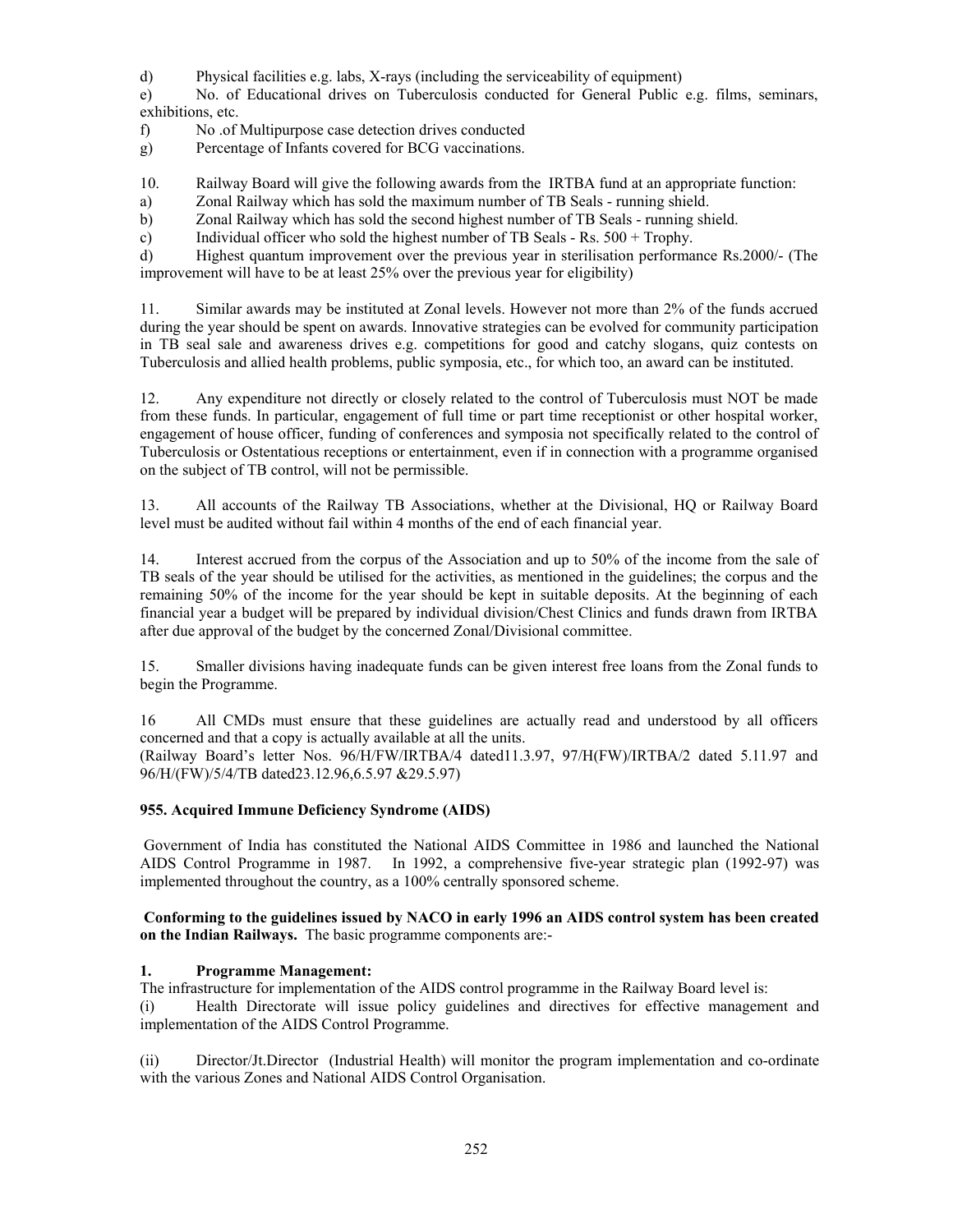(iii) The Chief Medical Director will be the overall in-charge of the Programme in the Zonal railway. The Deputy Chief Medical Director (H&FW) will be the co-ordinating officer who will co-ordinate and liase the campaign at the Headquarters and Divisional levels. He will be responsible for maintaining a central registry in the headquarters office for HIV positive and AIDS cases occurring in the Zone. He will also report and liase with the Director Industrial Health (Railway Board).

(iv) At the Divisional level: The Chest physician of each division or any other senior physician in the absence of a Chest physician would function as the nodal officer.

# **2. Formation of Divisional Health Promotion Councils:**

 A senior branch officer nominated by the DRM preferably the ADRM would be the Chairman of this Council and the nodal Medical Officer will be the Secretary. The Health Promotion Council shall consist of 5 to 9 members selected from the officers, employees and their families, representatives of labour unions and members of voluntary organisations like Women Social Service Committees, Scouts & Guides and the persons serving in St. John Ambulance Brigade etc. The main task of this Council will be to increase awareness about HIV/AIDS and to disseminate this knowledge amongst the Railway population.

**3. Information, Education and Communication (IEC):** Health education or IEC is the primary tool for preventing HIV/AIDS. The objective of IEC is to create awareness, knowledge and understanding amongst the population about routes of transmission and methods of prevention of HIV infection and AIDS. It is also required to promote desirable practices such as avoiding sex with multiple partners, use of condoms, sterilisation of needles and syringes and voluntary donation of blood.

**4. Training of medical and paramedical workers:** Chief Medical Directors will arrange training for nodal officers for AIDS Control Programme in courses organised by State AIDS Control Cells and NACO. The trained nodal officer will in turn impart training to other Medical Officers and paramedical staff at Zonal/Divisional Railway Hospitals.

**5. HIV Testing Policy:** The most widely used test is the Enzyme Linked Immuno Sorbent Assay (ELISA) which detects the antibodies generated by the body in response to infection by HIV. The facility for testing AIDS by ELISA or by Rapid/Simple test must be provided at all the Divisional Railway Hospitals and Production Unit Hospitals. HIV test should be done on the following cases:

- i. All blood donors
- ii. All patients presenting with clinical indication suggestive of AIDS
- iii. All patients suffering from Tuberculosis
- iv. All ante-natal cases
- v. All cases suffering from Sexually Transmitted Diseases.

 The results of such tests should be treated with due confidentiality, informing only the patient and with his or her consent to the spouse. Positive cases are not to be discharged from the Hospital for reasons of being HIV positive and are not to be isolated from other patients. It is true that all those working at Health Care Units i.e. Doctors, Nurses and Para-medical Staff run a greater risk of getting infection from the patient. They can also transmit the virus to an uninfected person/patient if they themselves are infected with HIV. These risks can be avoided by following 'Universal Precautions' to prevent transmission of infection from blood-borne pathogens.

 All cases tested positive for HIV should be called for follow up every 3 months. The follow up should include physical assessment including blood counts and other investigations as well as counseling of the patients. HIV/AIDS counseling is an ongoing process involving close interaction between patient and counselor with the aim of preventing transmission of HIV infection and providing psychosocial support to those already infected.

**6. HIV & AIDS Surveillance:** Each division to have a registry for HIV positive cases for onward submission to the nominated Dy. Chief Medical Director for maintaining Central Registry at the Headquarters office. The Zones should inform the HIV/AIDS cases to the Railway Board every month.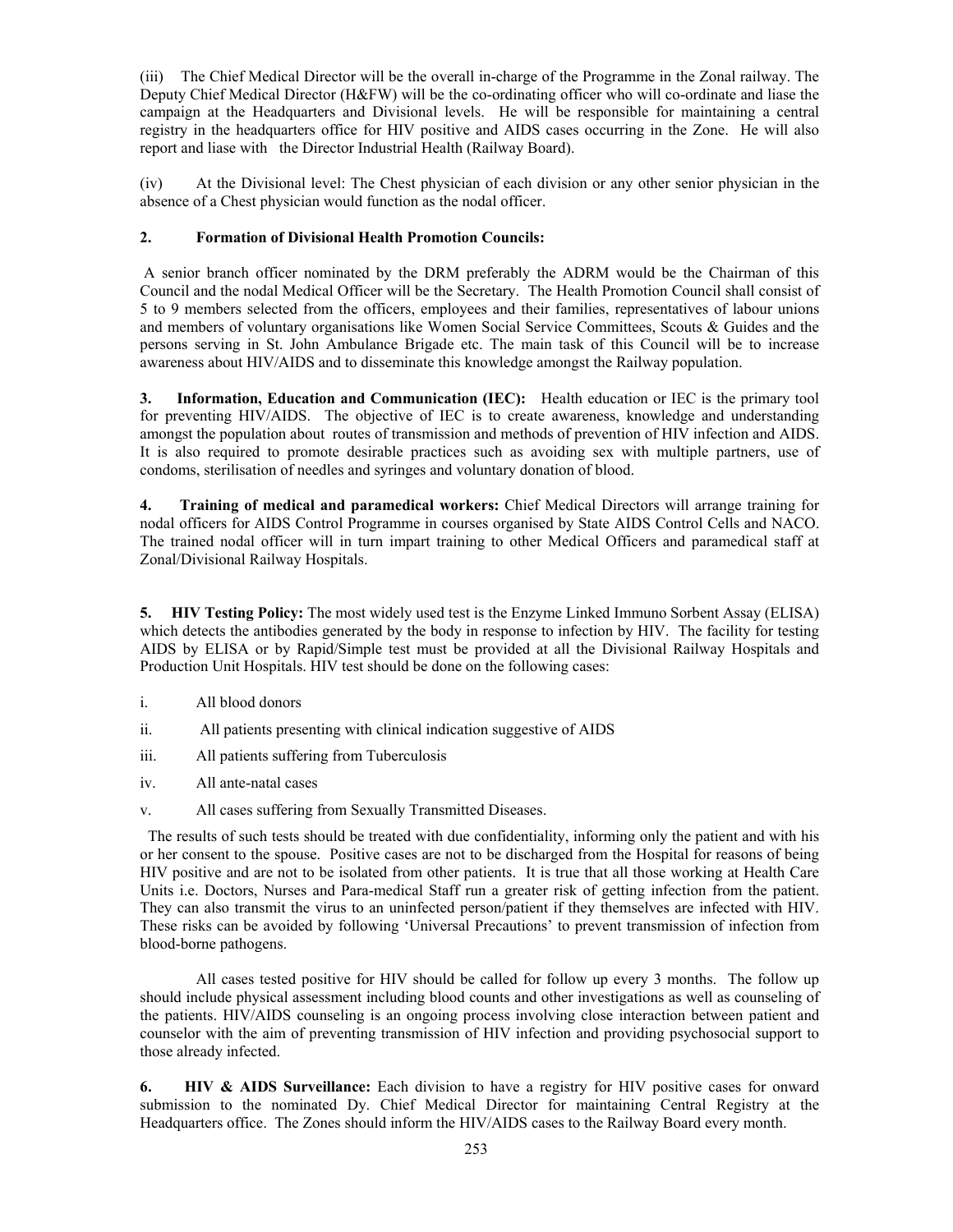**7. Blood Safety Programme:** All Blood Banks should be licensed. Details of licensing are given in chapter XIII. It is mandatory to test every unit of blood for HIV, Hepatitis B, Syphilis and Malaria. HIV testing strategy provides that all samples are to be tested with either ELISA or Rapid/Simple test. It is also important to carry out unlinked anonymous tests with kits which include both HIV I and HIV II and the unit found positive for HIV is discarded by heat treatment followed by incineration. Blood Bank officers and staff should be trained through State AID Cells. All hospitals should have a list of all potential donors amongst the employees and their families with their blood groups and addresses. This should be supported by intensive health education for promotion of voluntary blood donation.

**8. HIV/AIDS and Tuberculosis:** With the high prevalence of tuberculosis in our country and recognising the fact that tuberculosis is an important opportunistic infection in HIV persons and AIDS cases, the strengthening of treatment of tuberculosis and follow up of the cases are two very crucial components of this programme.

 The guidelines for AIDS Control Programme have to be revised and updated from time to time in conforming to the National AIDS Control Policy.

## **SECTION H**

### **Health Education**

### **956. I. E.C***.*

**(1)** Health Education which is now known as "Information, Education, Communication" (IEC) is the most important tool for the improvement of Community Health. For any Health programme to succeed, the community must accept it as a programme meant for its benefit and they must participate in it, This requires a behavioural change in community as well as in the individual and this behavioural change can only be brought about through IEC. IEC is a process that informs, motivates, and helps people to adopt and maintain healthy practices and lifestyles. It is a pre-planned, concerted endeavour with specific objectives, focused towards specific programme goals in order to reach specific audience, either in individual groups or mass settings, through skilful use of proper methods and media.

 IEC requires mass activities, like display of posters, films, mass meetings, exhibition, etc., to increase awareness. It may require group activities, like orientation training, group meetings, experience of satisfied customers during group talks, support and involvement of local leaders, women organisations, teachers etc. Demonstration of benefits and discussion of target group with satisfied adopters facilitates the target group to assess merits and limitations of the programme before adoption. Individual counseling for family members or individuals with the help of modules, kits, flash cards, etc., is required to clear any doubts and personal motivation.

 IEC activities should be taken up as a well planned programme by identifying the problems, the target population and the behavioural changes desired. A prior meeting of all Health personnel should be held to decide the plan, the talking points, the messages and a co-ordinated action should then be taken.

#### **(2) Health Education to trainees in Zonal training centres**

 All courses in Zonal training centres/schools should be covered by imparting education on important aspects of health like family welfare, first aid, AIDS, common diseases, etc. Permanent exhibitions on Health Education in Training Schools, Institutes, Railway Schools should be put up.

(Railway (Board's letter No.94/H(FW)/6/2 dated 4.8.94).

#### **(3) Field Action groups**

 Field Action groups (FAG) are a very potent tool in imparting Health education to the community. FAG consisting of opinion leaders, supervisors, trade union leaders, representatives of women organisations,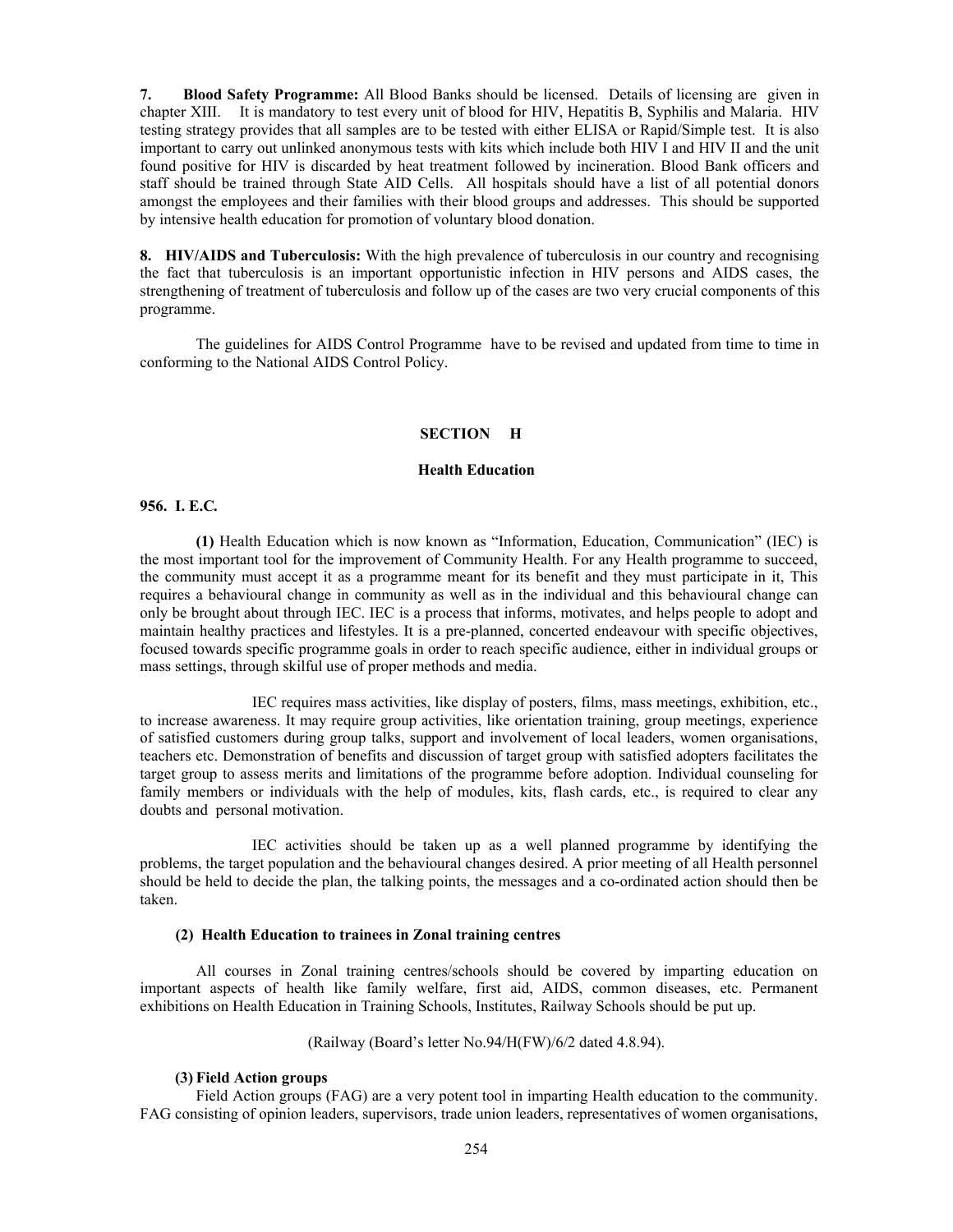able bodied retired Railway employees or their family members, other volunteers interested in social work, etc., should be given training and orientation and provided with adequate education material. Health  $& FW$ . staff. should form these FAG in each colony

### **(4) Health Promotion Councils**

 These are formed at the divisional level with nodal officer from the medical department along with other branch officers and 5 to 9 members. The members should be carefully selected from amongst the officers, employees and their families, representatives of organised labour, members of voluntary organisations. Only those persons should be selected to the council who are deeply motivated to do selfless social service, who can spent some time from their daily routines, who command rapport in the local society and who can be considered as public opinion makers in their own rights. A senior branch officer nominated by the Divisional Railway Manager will be the Chairman of the Council. He will help in formation of an effective Health Promotion council and facilitate co-ordination amongst the staff of different branches for the effective functioning of the council.

These Health Promotion Councils will help impart Health Education to the railway family.

#### (Railway Board's letter No.96/H/5/1 dated 4.6.96)

### **(5) Health Education to Indoor patients**

 All indoor patients should be educated about the disease they were suffering from and other related health issues, by the treating doctor before discharge as a part of the Health Education Programme. The discharge slip should invariably have an item on "Health & FW Advice" containing specific guidance on family welfare relevant to the patient and his family.

#### (Bd.'s No.97/H(FW)/10/3 dated 21.2.97)

#### **(6) Teaching aids and Publicity material**

 The Divisional Medical Officer in-charge of Health and Family Welfare should ensure that adequate publicity material as well as teaching aids like flip charts, flash cards, slides, slide projector, overhead projector, etc. are available for training of FAG, Health Promotion Councils, etc., and also for educating the community. Adequate posters and other material should also be available at hospitals and Health Units. These can be procured from Ministry of Health & FW, DAVP, CHEB, State Health Directorates, etc. They can also be purchased from several agencies at nominal charges. Printing of such material from Railway Printing Press should be done regularly.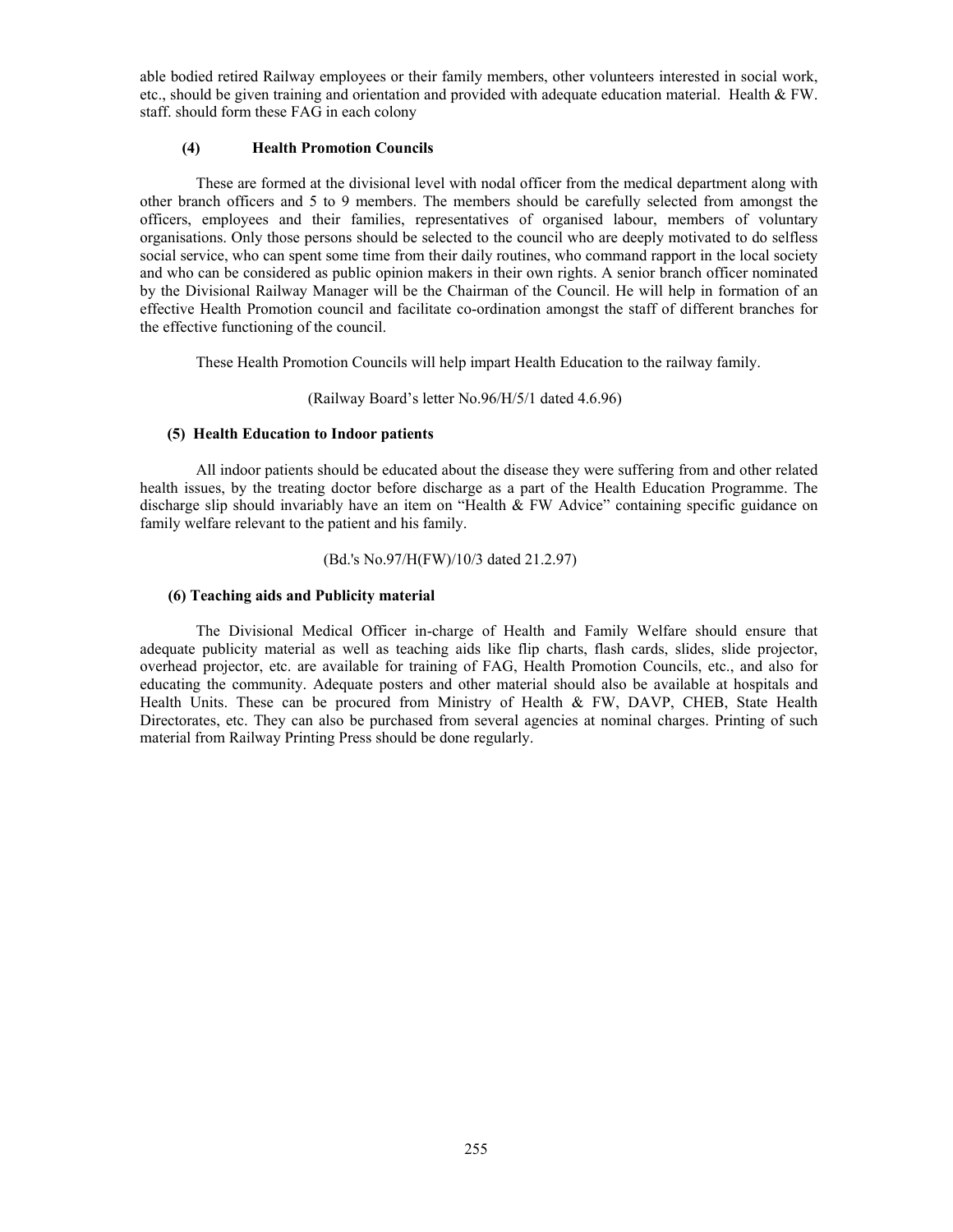**[**See Note (a) below Paragraph 949(3)]

|                                                                                                                                                                                                                              | Date                                                                                                                                                                                         |
|------------------------------------------------------------------------------------------------------------------------------------------------------------------------------------------------------------------------------|----------------------------------------------------------------------------------------------------------------------------------------------------------------------------------------------|
| Signature<br>of<br><b>Station Master</b>                                                                                                                                                                                     |                                                                                                                                                                                              |
| Date<br>. <b>.</b>                                                                                                                                                                                                           | .                                                                                                                                                                                            |
|                                                                                                                                                                                                                              | Identification<br>marks                                                                                                                                                                      |
| Identification<br>marks                                                                                                                                                                                                      | Last examined<br>on                                                                                                                                                                          |
| date*<br>Last examined<br><sub>on</sub>                                                                                                                                                                                      | Re examination                                                                                                                                                                               |
| *re-examination                                                                                                                                                                                                              |                                                                                                                                                                                              |
| medical examination on appointment                                                                                                                                                                                           | Medical examination on appointment<br>Age  is authorized to present himself                                                                                                                  |
| Age is authorized to present<br>himself for                                                                                                                                                                                  | .                                                                                                                                                                                            |
|                                                                                                                                                                                                                              | Vendor's<br>Name                                                                                                                                                                             |
| Vendor's<br>Name                                                                                                                                                                                                             | .                                                                                                                                                                                            |
| Licensee's<br>Name                                                                                                                                                                                                           | Licensee's<br>Name                                                                                                                                                                           |
| No                                                                                                                                                                                                                           | No                                                                                                                                                                                           |
| <b>MEDICAL</b><br>DEPARTMENT"                                                                                                                                                                                                | MEDICAL DEPARTMENT                                                                                                                                                                           |
| RAILWAY                                                                                                                                                                                                                      | RAILWAY                                                                                                                                                                                      |
|                                                                                                                                                                                                                              |                                                                                                                                                                                              |
| FORM AUTHORIZING FOOD HANDLING<br><b>STAFF</b><br>ATRAILWAY STATIONS<br>TO.<br>PRRESENT THEMSELVES FORMEDICAL<br>EXAMINATION ON FIRST EMPLOYMENT<br>ANDRE-EXAMINATION<br><b>DURING</b><br><b>EMPLOYMENT</b><br>(Counterfoil) | FORM AUTHORIZING FOOD HANDLING<br>STAFF AT RAILWAY STATIONS<br>TO PRESENT THEMSELVES FOR MEDICAL<br><b>EXAMINATION ON FIRST</b><br>EMPLOYMENT AND RE-EXAMINATION<br><b>DURING EMPLOYMENT</b> |
|                                                                                                                                                                                                                              |                                                                                                                                                                                              |

Signature of Station Master

…………………………………………….

Place……………………….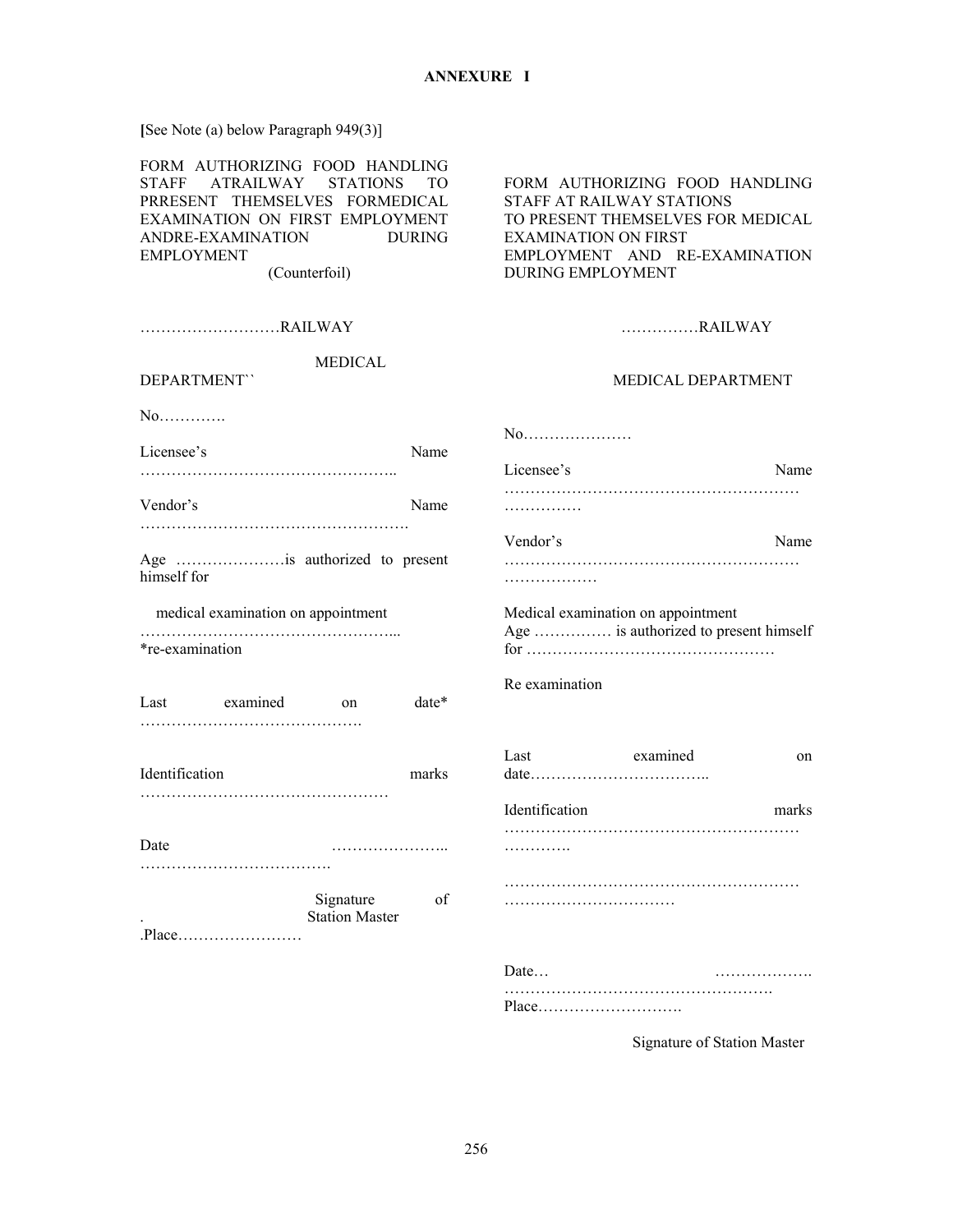#### **ANNEXURE II**

[See Note (b) below Paragraph 949 (3)]

FORM OF CERTIFICATE TO BE USED WHEN FOOD HANDLING STAFF AT RAILWAY STATIONS ARE MEDICALLY EXAMINED ON FIRST EMPLOYMENT AND ON RE-EXAMINATION DURING EMPLOYMENT

FORM OF CERTIFICATE TO BE USED WHEN FOOD HANDLING STAFF AT RAILWAY STATIONS ARE MEDICALLY EXAMINED ON FIRST EMPLOYMENT AND ON RE-EXAMINATION DURING EMPLOYMENT

#### **(Counterfoil)**

# …………………..RAILWAY

#### MEDICAL DEPARTMENT

……………………………………..age………

Employed as as (designation)…………………………………..

By (name of licensee)………………………………………..

Has been ,medically examined ……………………. On date ………………….

He is free from I Contagious disease …………. Ii Infectious disease

Date ………………….

Signature Railway doctor/Designation/Place

……Signature/Thumb impression of employee

During service

iii Repulsive deformity.

On

No…………………

Name

appointment

Suffers from

…………………

.

Fit …… Unfit ……………………RAILWAY

#### MEDICAL DEPARTMENT

No…………………

I do hereby certify that I have examined (name) ………………………………………………… ……

employed as (designation) ………………………………………………… ………………………….

by (name of licensee)………………………………………… ……………………………………….. whose signature/ Thumb impression has been appended below in my presence. I consider him fit/ Unfit for such employment Date ……………… ……………….. Signature Place ………………… Railway doctor ……………………. Designation Signature …………………………………….

Thumb impression Of employee